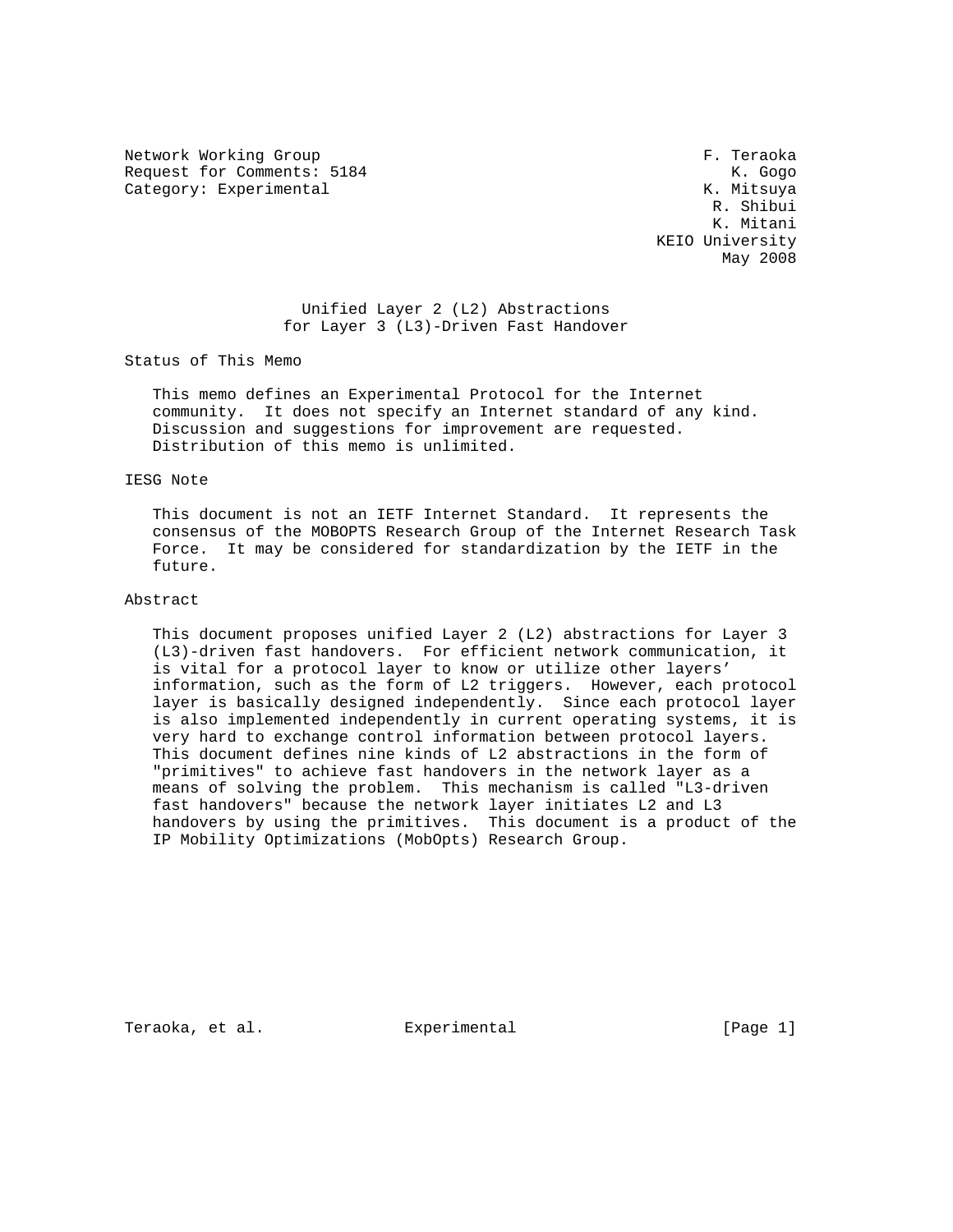Table of Contents

| 2.                                                                                                |
|---------------------------------------------------------------------------------------------------|
|                                                                                                   |
|                                                                                                   |
|                                                                                                   |
|                                                                                                   |
|                                                                                                   |
|                                                                                                   |
|                                                                                                   |
|                                                                                                   |
|                                                                                                   |
|                                                                                                   |
|                                                                                                   |
|                                                                                                   |
|                                                                                                   |
|                                                                                                   |
|                                                                                                   |
|                                                                                                   |
|                                                                                                   |
|                                                                                                   |
|                                                                                                   |
|                                                                                                   |
|                                                                                                   |
|                                                                                                   |
|                                                                                                   |
|                                                                                                   |
|                                                                                                   |
|                                                                                                   |
|                                                                                                   |
| Example Operation for FMIPv6 17<br>Appendix B.<br>B.1. Example Operation-1 for FMIPv6 18          |
| Example Operation-2 for FMIPv6 20<br>B.2.                                                         |
|                                                                                                   |
|                                                                                                   |
| Appendix C. Example Mapping between L2 Primitives and                                             |
| Primitives in IEEE 802.11 and IEEE 802.16e 22<br>Example Mapping of Primitives and IEEE 802.11 24 |
| Appendix D.                                                                                       |
| D.1.                                                                                              |
| D.2.                                                                                              |
| D.3.                                                                                              |
| D.4.                                                                                              |
| D.5.                                                                                              |
| D.6.                                                                                              |
| D.7.                                                                                              |
| D.8.                                                                                              |
| D.9.                                                                                              |
| Implementation and Evaluation of the Proposed<br>Appendix E.                                      |
|                                                                                                   |

Teraoka, et al. **Experimental** [Page 2]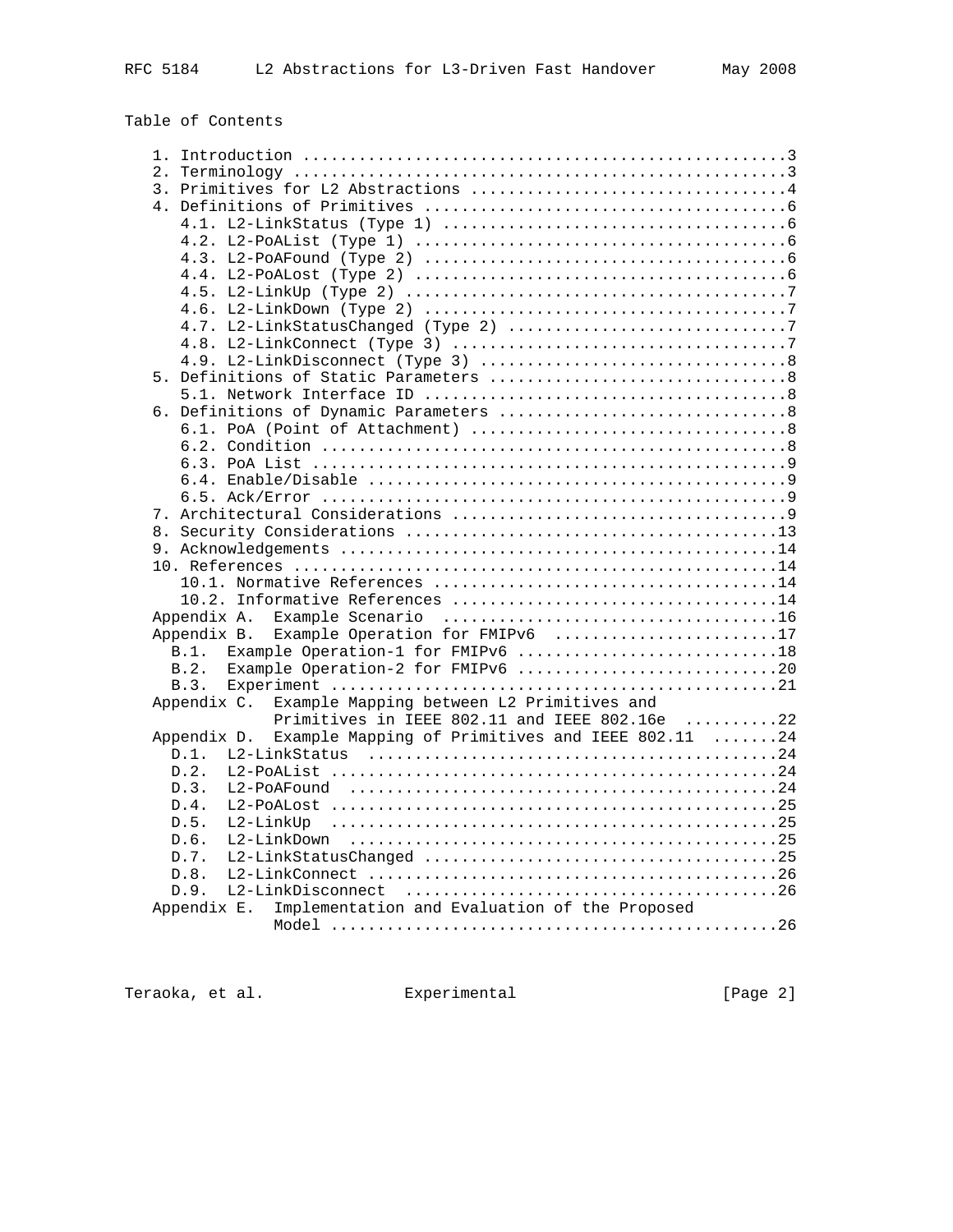# 1. Introduction

 Recent years have witnessed the rapid proliferation of wireless networks as well as mobile devices accessing them. Unlike wired network environments, wireless networks are characterized by dynamically changing radio conditions, connectivity, and available bandwidth. For efficient network communication, it is vital for a protocol layer to know or utilize other layers' control information. Mobile IPv4 [2] and Mobile IPv6 [3] have been standardized to support communication with mobile nodes. There are several proposals for seamless handovers in IPv6 networks, such as Fast Handovers for Mobile IPv6 (FMIPv6) [4] and Hierarchical Mobile IPv6 (HMIPv6) [5]. In FMIPv6, the network layer must know in advance the indication of a handover from the link layer to achieve seamless handovers. However, control information exchange between protocol layers is typically not available because each protocol layer is designed independently.

 To solve the problem, this document defines nine kinds of L2 abstractions in the form of "primitives" to achieve fast handovers in the network layer. This mechanism is called "L3-driven fast handovers" because the network layer initiates L2 and L3 handovers by using the primitives.

 IEEE 802.21 [6] also defines several services that make use of L2 information. For the sake of ease of implementation and deployment, the primitives defined in this document make use of only the information available in the mobile node, while IEEE 802.21 [6] introduces the information server in the network to provide the mobile node with network-related information, such as a global network map.

 This document represents the consensus of the MobOpts Research Group. It has been reviewed by Research Group members active in the specific area of work.

2. Terminology

This document uses the following terms:

L3-Driven Fast Handover

 The handover mechanism that is initiated by the network layer on a mobile node. Since this mechanism allows handover preparation in L3 before the start of an L2 handover on the mobile node, it can reduce packet loss during a handover. The L3-driven fast handover mechanism requires L2 information as a trigger for a handover procedure.

Teraoka, et al. Experimental [Page 3]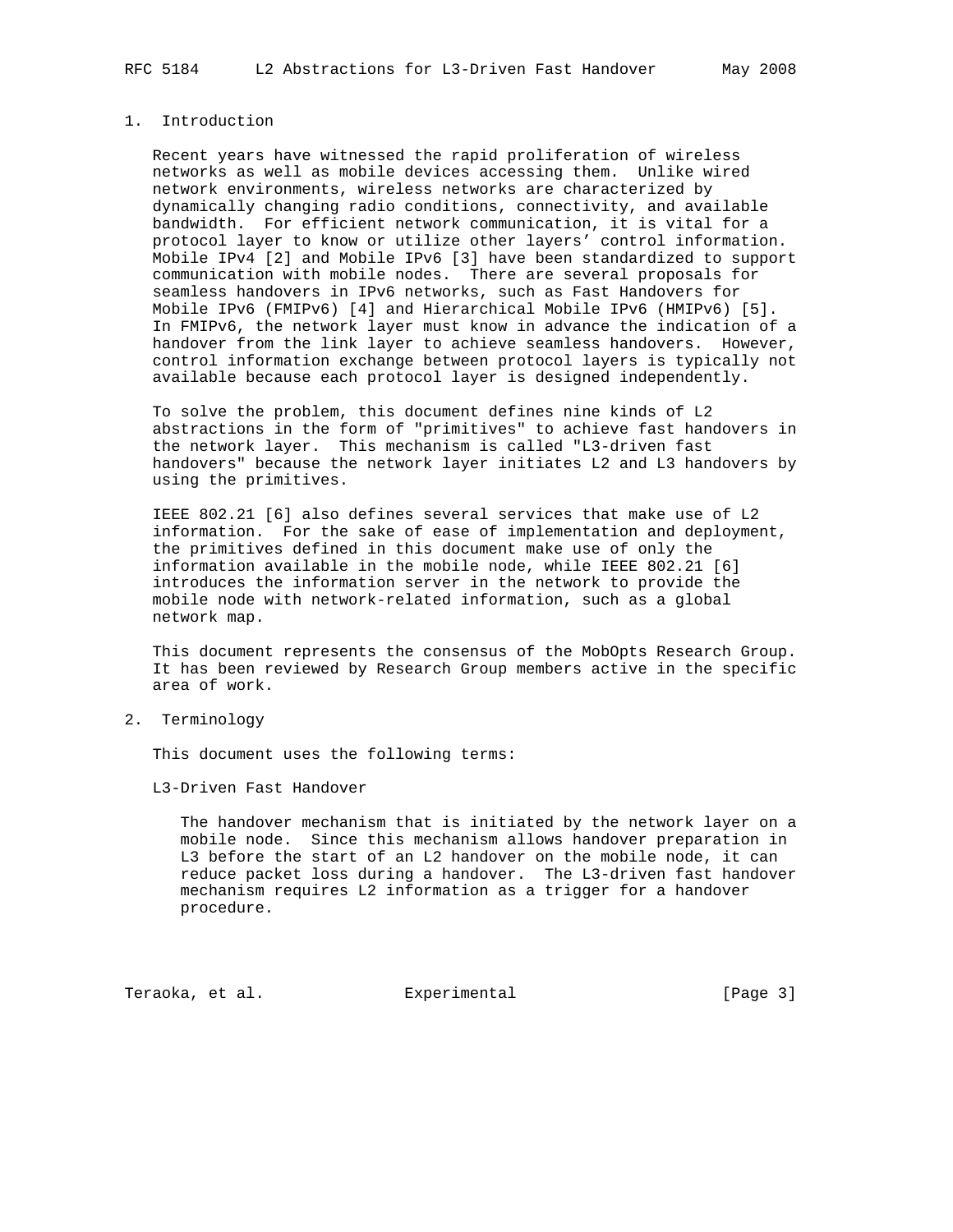PoA

 The point of attachment of a mobile node (e.g., an access point in IEEE 802.11 networks [7]).

Primitive

 A unit of information that is sent from one layer to another. There are four classes of primitives: Request, Confirm, Indication, and Response. One or more classes of a primitive are exchanged, depending on the type of primitive.

 The key words "MUST", "MUST NOT", "REQUIRED", "SHALL", "SHALL NOT", "SHOULD", "SHOULD NOT", "RECOMMENDED", "MAY", and "OPTIONAL" in this document are to be interpreted as described in RFC 2119 [1].

3. Primitives for L2 Abstractions

 Each layer offers its services in the form of primitives. Four classes of primitives are defined, as shown in Figure 1. Request is issued by the layer that wants to get the services or information from another layer, and Confirm is the acknowledgment of the request. Indication is the notification of the information to the layer that requested the service, and Response is the acknowledgment of the indication. In this architecture, communication between layers is symmetrical.



Figure 1: Interaction Model between Layers

 The primitive consists of five fields: protocol layer ID, protocol ID, primitive class (Request, Response, Indication, or Confirm), primitive name, and parameters. The protocol layer ID specifies to which layer this primitive should be sent, e.g., Layer 2 or Layer 3. The protocol ID specifies to which protocol entity this primitive should be sent, e.g., IEEE 802.11 [7] or IEEE 802.3 [8].

Teraoka, et al. Experimental [Page 4]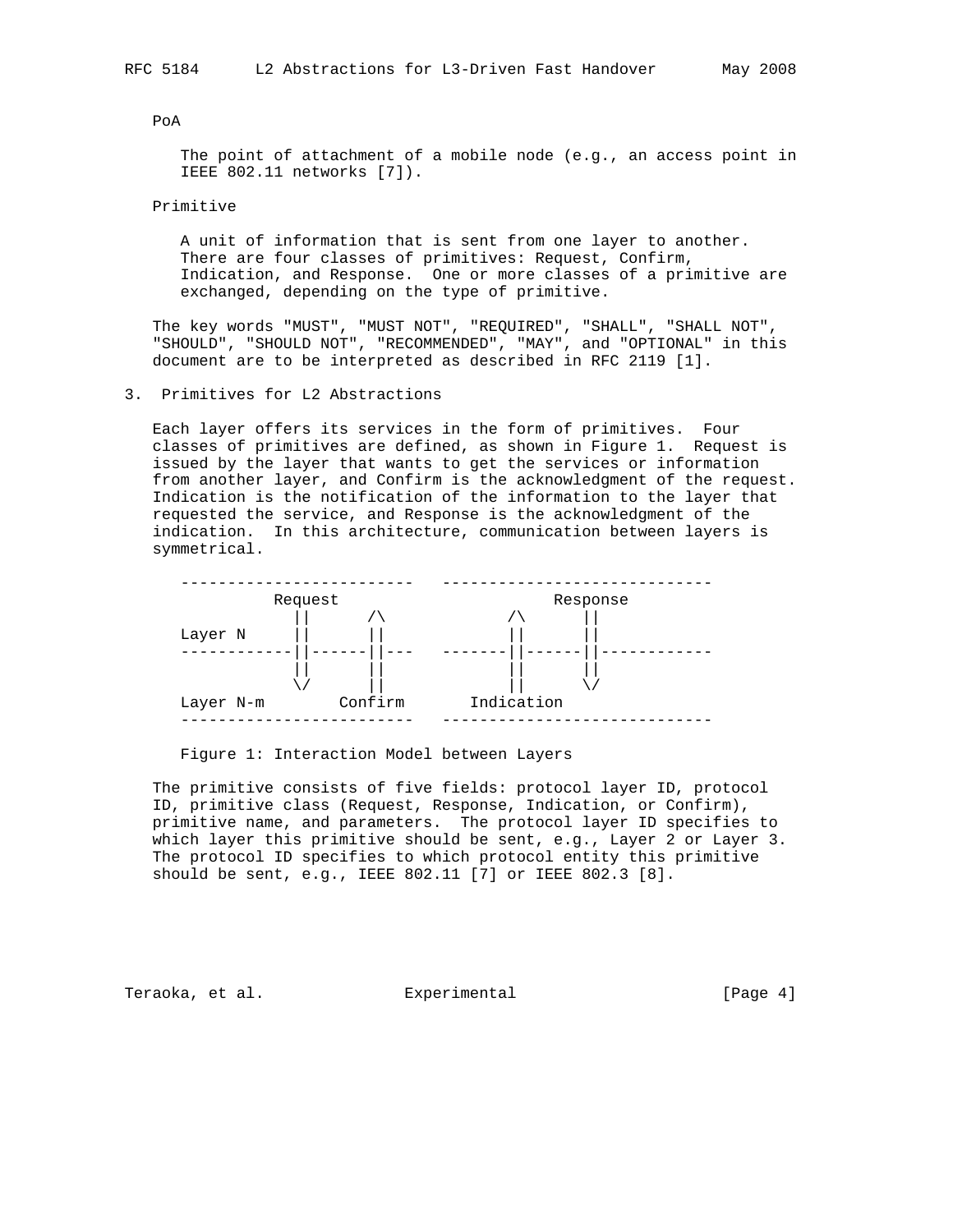For unified L2 abstractions for L3-driven fast handovers, three different usages of primitives are defined, as described below:

Type 1. To provide L2 information to upper layers immediately

 This type of primitive is used to provide the L2 information to upper layers immediately. The Request and Confirm classes of primitives MUST be exchanged for the interaction. The Request primitive is for an acquisition request for the L2 information. The Confirm primitive is for the answer.

Type 2. To notify upper layers of L2 events asynchronously

 This type of primitive is used to notify upper layers of L2 events asynchronously. The Request, Confirm, and Indication classes of primitive MUST be exchanged, and the Response class MAY be exchanged for the interaction. The Request and Confirm primitives are used just for registration. When an event occurs, the Indication primitive is asynchronously delivered to the upper layer.

Type 3. To control L2 actions from upper layers

 This type of primitive is used to control L2 actions from upper layers. The Request and Confirm classes of primitives MUST be exchanged for the interaction. The Request primitive is a request for operation. Ack or Nack returns immediately as the Confirm primitive.

 A protocol entity can register primitives anytime by exchanging the Request and Confirm messages that include the fields defined above. When the registered event occurs, the Indication and Response messages are exchanged as well.

 The way to exchange a message between protocol entities is beyond the scope of this document. Any information-exchange method between layers, such as the work in [10], can be used.

 The timing for sending an Indication primitive is also beyond the scope of this document. For example, a layer 2 event is generated when layer 2 status has been changed, and this depends upon how scanning algorithms, for example, are implemented.

Teraoka, et al. Experimental [Page 5]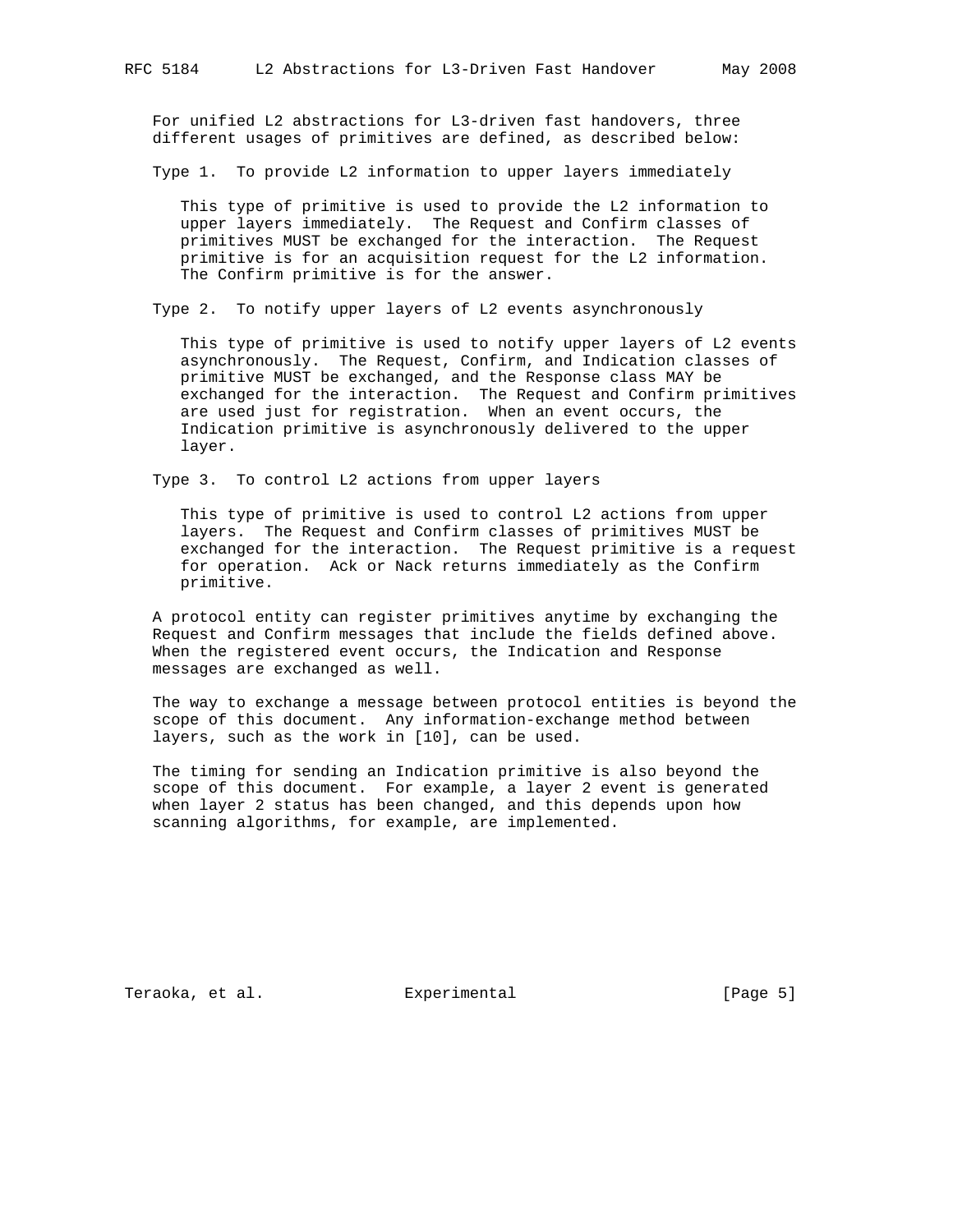## 4. Definitions of Primitives

 To obtain and exchange L2 information, the following primitives are defined. Appendix C shows example mapping between the L2 primitives and the primitives in IEEE 802.11 [7] and IEEE 802.16e [9].

#### 4.1. L2-LinkStatus (Type 1)

 The L2-LinkStatus.request primitive is sent to the link layer when an upper layer requires the current information of a link. The L2-LinkStatus.request primitive contains the "Network Interface ID" parameter (see Section 5.1). In response, the L2-LinkStatus.confirm primitive returns. The L2-LinkStatus.confirm primitive contains three parameters: "Network Interface ID", "PoA", and "Condition". "PoA" and "Condition" indicate the current status of the link between the mobile node and a PoA.

4.2. L2-PoAList (Type 1)

 The L2-PoAList.request primitive is sent to the link layer when an upper layer requires a list of the candidate PoAs. The L2-PoAList.request primitive contains the "Network Interface ID" parameter. In response, the L2-PoAList.confirm primitive returns the "Network Interface ID" parameter and the "PoA List" parameter. The "PoA List" parameter is a list of the candidate PoAs.

# 4.3. L2-PoAFound (Type 2)

 The L2-PoAFound.indication primitive is asynchronously provided to an upper layer when new PoAs are detected. This primitive carries the "Network Interface ID" parameter and the "PoA List" parameter. The "PoA List" parameter contains information on new PoAs detected by the mobile node. In order to use this notification, the registration process using the L2-PoAFound.request primitive and the L2-PoAFound.confirm primitive is needed in advance. The L2-PoAFound.request primitive has two parameters: "Network Interface ID" and "Enable/Disable". The "Enable/Disable" parameter shows whether this notification function is turned on. When this registration succeeds, the L2-PoAFound.confirm primitive returns with the "Network Interface ID" parameter and the "Ack" parameter in response.

#### 4.4. L2-PoALost (Type 2)

 The L2-PoALost.indication primitive is asynchronously provided to an upper layer when a PoA included in the list of candidate PoAs disappears. This primitive carries the "Network Interface ID" parameter and the "PoA List" parameter. The "PoA List" parameter

Teraoka, et al. Suite Experimental Services (Page 6)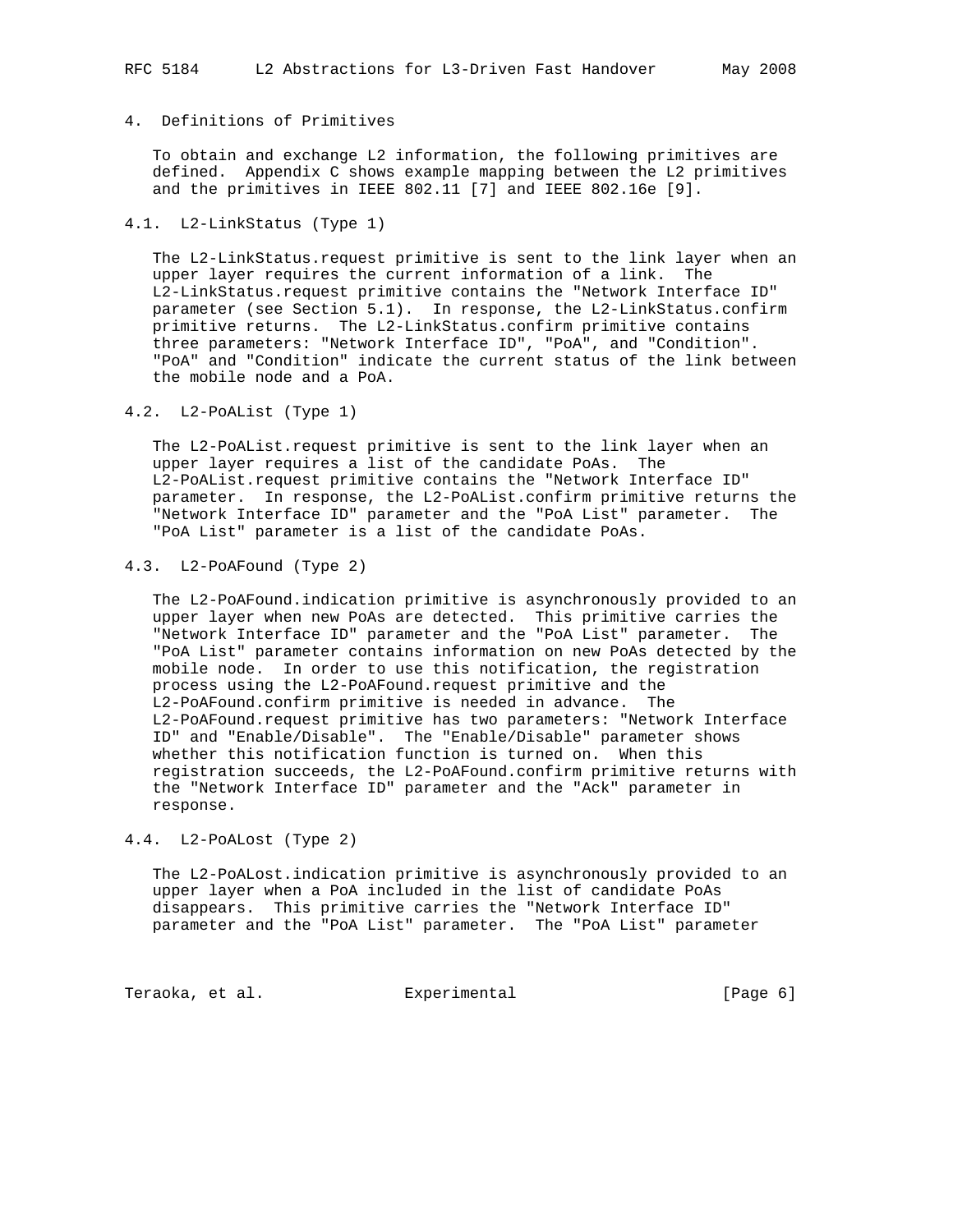contains information on the PoAs that disappeared from the list of candidates. The registration process using the L2-PoALost.request primitive and the L2-PoALost.confirm primitive is similar to the L2-PoAFound primitive described above.

## 4.5. L2-LinkUp (Type 2)

 The L2-LinkUp.indication primitive is asynchronously provided to an upper layer when a new link is connected and IP packets can be transmitted through the new link. As described in RFC 4957 [12], what "link is connected" means depends on link types. For example, in case of the infrastructure mode in IEEE 802.11 [7] (WiFi), this primitive is provided when an association to an access point is established. This primitive carries the "Network Interface ID" parameter and the "PoA" parameter. The L2-LinkUp.request primitive contains the "Network Interface ID" parameter and the "Enable/Disable" parameter for registration. When the registration succeeds, the L2-LinkUp.confirm primitive with the "Network Interface ID" parameter and the "Ack" parameter returns.

4.6. L2-LinkDown (Type 2)

 The L2-LinkDown.indication primitive is asynchronously provided to an upper layer when an existing link is disconnected and IP packets cannot be transmitted through the link. The registration processing is the same as the L2-LinkUp primitive described above.

4.7. L2-LinkStatusChanged (Type 2)

 The L2-LinkStatusChanged.indication primitive is asynchronously provided to an upper layer when the status of a link has changed. This notification contains three parameters: "Network Interface ID", "PoA", and "Condition". The "PoA" parameter indicates the attachment point at which the link quality changed. In the registration processing, the L2-LinkStatusChanged.request primitive carries the "Network Interface ID" parameter, the "Enable/Disable" parameter, and the "Condition" parameter. "Condition" indicates the event type and the threshold for the Indication.

4.8. L2-LinkConnect (Type 3)

 The L2-LinkConnect.request primitive is sent to the link layer when an upper layer has to establish a new link to the specific "PoA". This primitive carries the "Network Interface ID" parameter and the "PoA" parameter. This operation begins after the link layer returns the L2-LinkConnect.confirm primitive with "Ack".

Teraoka, et al. Experimental [Page 7]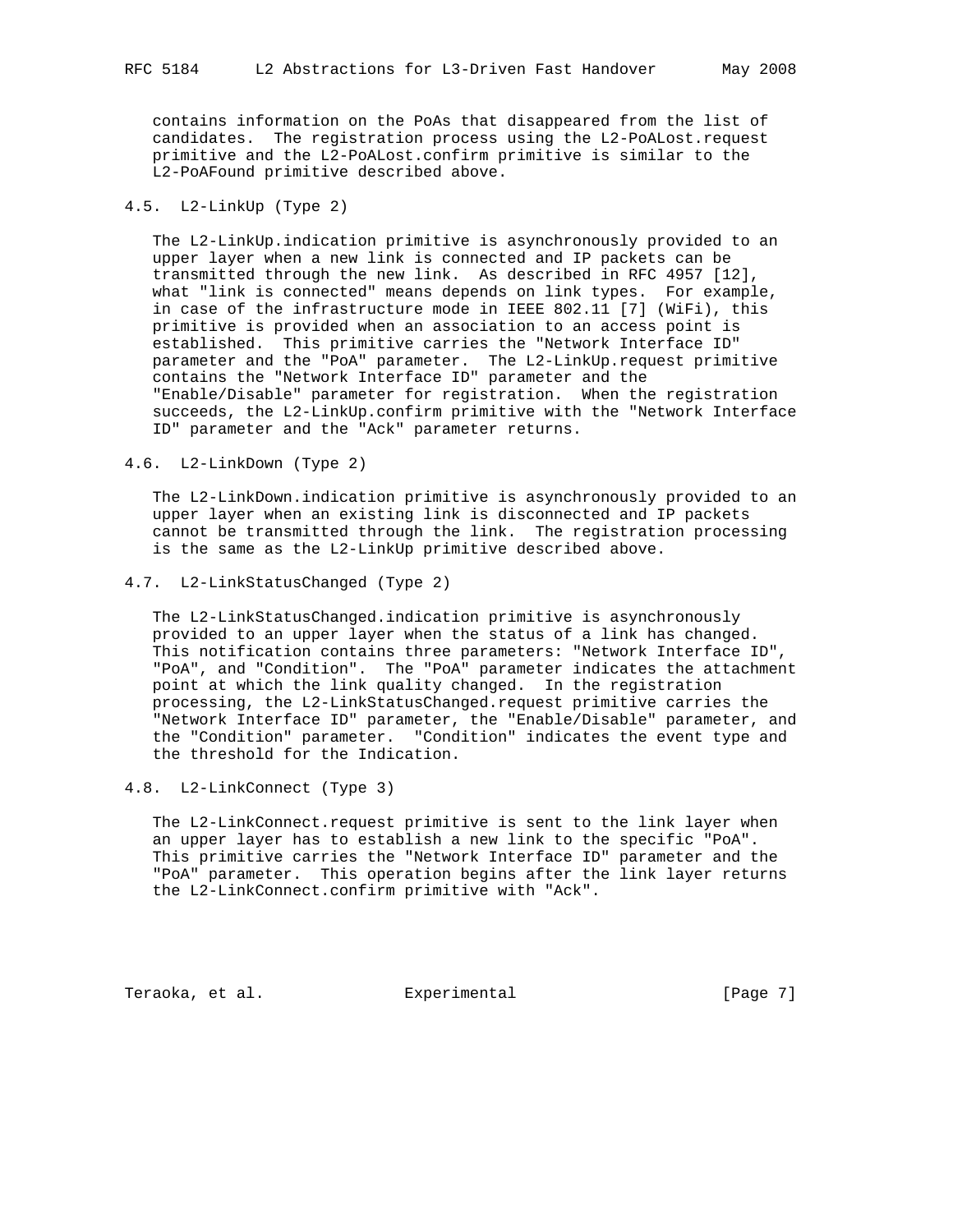4.9. L2-LinkDisconnect (Type 3)

 The L2-LinkDisconnect.request primitive is sent to the link layer when an upper layer has to tear down an existing link to the specific "PoA". This primitive carries the "Network Interface ID" parameter and the "PoA" parameter. This operation begins after the link layer returns the L2-LinkDisconnect.confirm primitive with "Ack".

5. Definitions of Static Parameters

 This section lists static parameters. Once the values of static parameters are configured, they basically remain unchanged during communication. The following parameters are transferred as a part of primitives.

5.1. Network Interface ID

 The "Network Interface ID" parameter uniquely identifies the network interface in the node. The syntax of the identifier is implementation-specific (e.g., name, index, or unique address assigned to each interface). This parameter also contains the network interface type that indicates the kind of technology of the network interface (e.g., IEEE 802.11a/b/g [7], Third Generation Partnership Project (3GPP), etc.). This parameter is required in all primitives.

6. Definitions of Dynamic Parameters

 This section lists dynamic parameters. The values of dynamic parameters change frequently during communication. The following parameters are transferred as a part of primitives.

6.1. PoA (Point of Attachment)

The "PoA" parameter uniquely identifies the PoA.

## 6.2. Condition

 The "Condition" parameter consists of the following sub-parameters: available bandwidth and link quality level. These sub-parameters are the abstracted information that indicates the current quality of service. The abstraction algorithms of sub-parameters depend on hardware devices and software implementation. The useful range of link quality is divided into five levels: EXCELLENT, GOOD, FAIR, BAD, and NONE, in descending order. The quality levels of an L2 device

Teraoka, et al. Experimental [Page 8]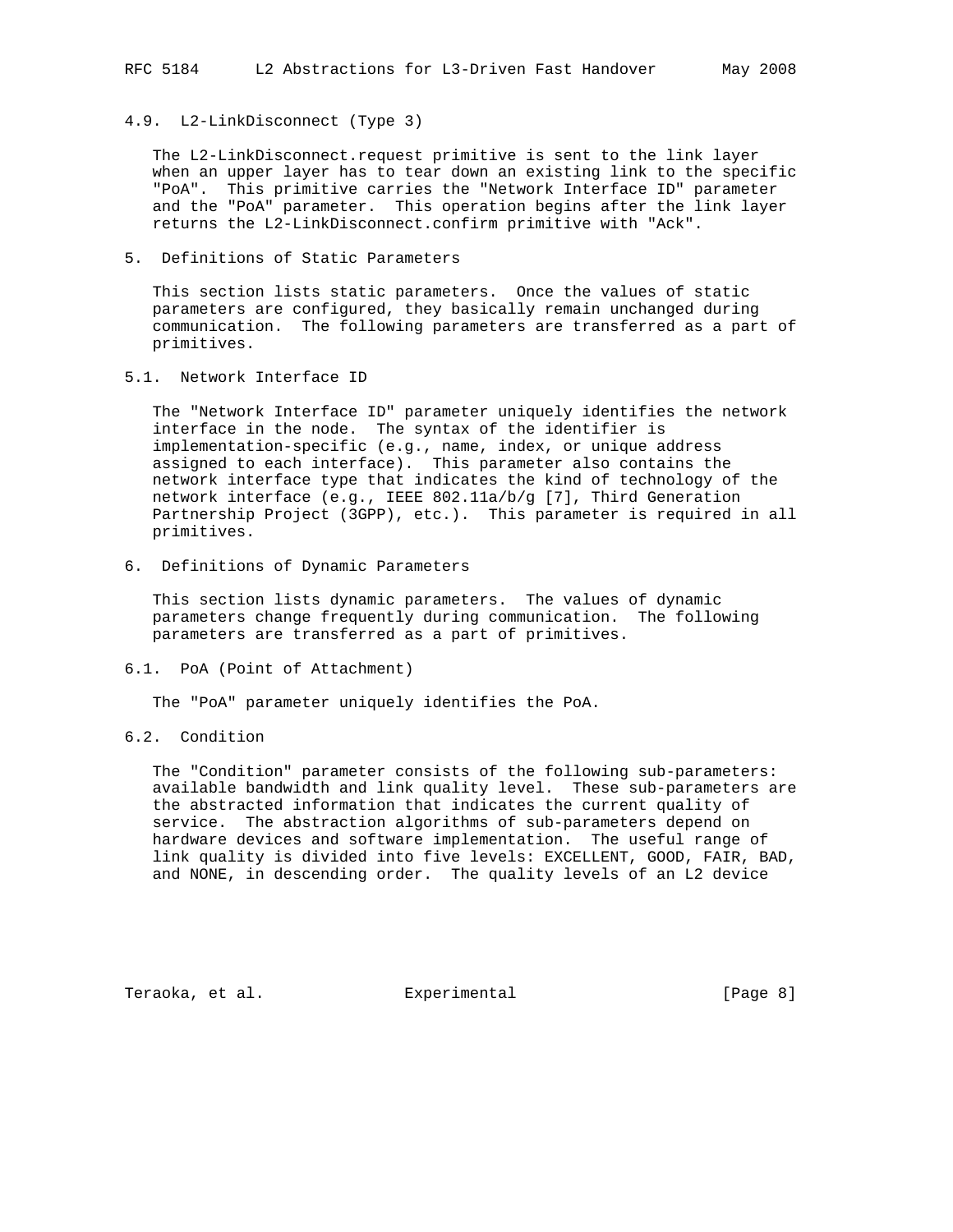are independent of those of other devices. However, making decisions based on these metrics is error prone and not guaranteed to result in an optimal choice of links. An example of the thresholds among the five levels in IEEE 802.11 [7] is described in Appendix E.

6.3. PoA List

 The "PoA List" parameter consists of arbitrary couples of two sub-parameters: "PoA" and "Condition". This parameter shows a list of PoAs and their conditions.

6.4. Enable/Disable

 The "Enable/Disable" flag is used for turning event notification on/ off. When an upper layer needs notifications, the Request primitive with "Enable" is sent to the link layer as registration. When an upper layer needs no more notifications, the Request primitive with "Disable" is sent.

6.5. Ack/Error

 When an upper layer requests some notifications, the link layer receives and confirms this Request. If the Request is valid, the Confirm primitive with "Ack" is sent to the upper layer. If it is invalid, the Confirm with "Error" is sent to the upper layer.

7. Architectural Considerations

 RFC 4907 [11] discusses the role and the issues of link indications within the Internet Architecture. This section discusses the architectural considerations mentioned in Section 2 of RFC 4907.

 1. Proposals should avoid use of simplified link models in circumstances where they do not apply.

 The information in each layer should be abstracted before it is sent to another layer. For example, in IEEE 802.11 [7], the Received Signal Strength Indicator (RSSI), the number of retransmissions, and the existence of association between the mobile node and the access point are used so that the link layer indications can adjust themselves to various environments or situations. The thresholds needed for some link indications are defined from empirical study.

 In the conventional protocol-layering model, the Protocol Entity (PE) is defined as the entity that processes a specific protocol. Our proposal introduced the Abstract Entity (AE) to

Teraoka, et al. Suite Experimental Services (Page 9)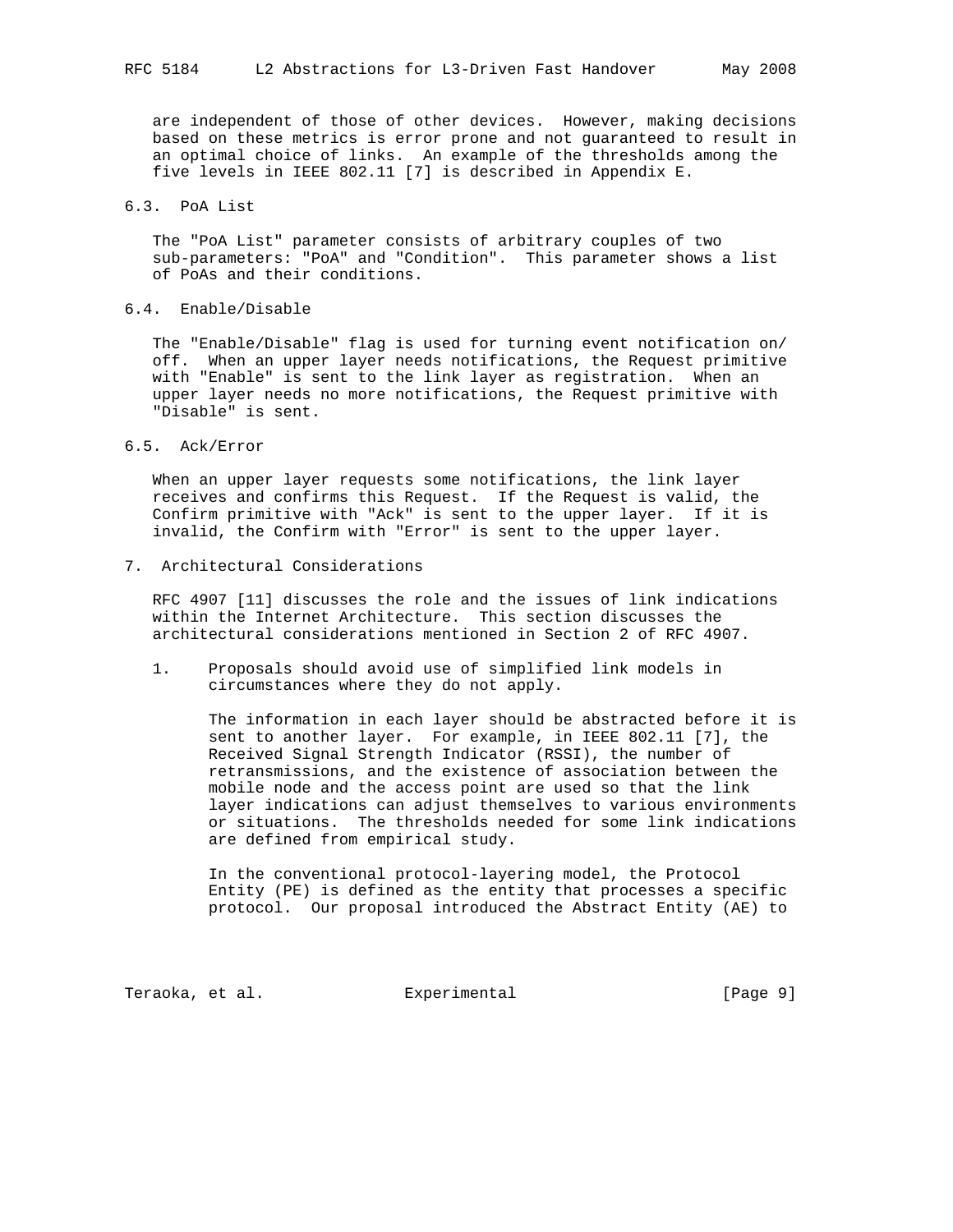achieve link independency of the link indications. An AE and a PE make a pair. An AE abstracts the PE-dependent information to the PE-independent information.

Figure 2 shows AEs and PEs using primitives.

 2. Link indications should be clearly defined, so that it is understood when they are generated on different link layers.

 To make the link information/indications clear, our proposal defines the 4 types of primitives: Request/Confirm and Indication/Response, as described in Section 3. The Request is used to obtain the information of another layer. The Confirm is the reply to the request and it includes the requested information. The Indication is generated when a particular event occurs. The Response is the reply to the indication.

> In our proposal on IEEE 802.11b [7], L2-LinkUp is defined as the status in which an association to the Access Point (AP) is established, and L2-LinkDown is defined as the status in which an association to the AP is not established. L2-LinkStatusChanged is generated when the link quality goes below the predefined threshold. Since the Received Signal Strength Indicator (RSSI) and the number of retransmissions are used to abstract and evaluate the link quality, L2- LinkStatusChanged represents the link quality in both directions. It should use an average of the RSSI or the number of retransmissions damped for one second or more to cope with transient link conditions.

 3. Proposals must demonstrate robustness against misleading indications.

 Since RSSI changes significantly even when the mobile node stands still according to the measurements in our experiments, our proposal uses the RSSI, the number of retransmissions, and the existence of an association to calculate the link status, as described above. In our experiments, there were some "ping-pong" handovers between two APs. Such ping-pong handovers could be reduced by detecting the most suitable AP by L2-LinkStatus when L2-LinkStatusChanged is notified. The use of L2 indications is related to parameter thresholds that trigger handover. These thresholds vary based on the deployment scenario and, if not configured properly, could lead to misleading indications.

Teraoka, et al. Experimental [Page 10]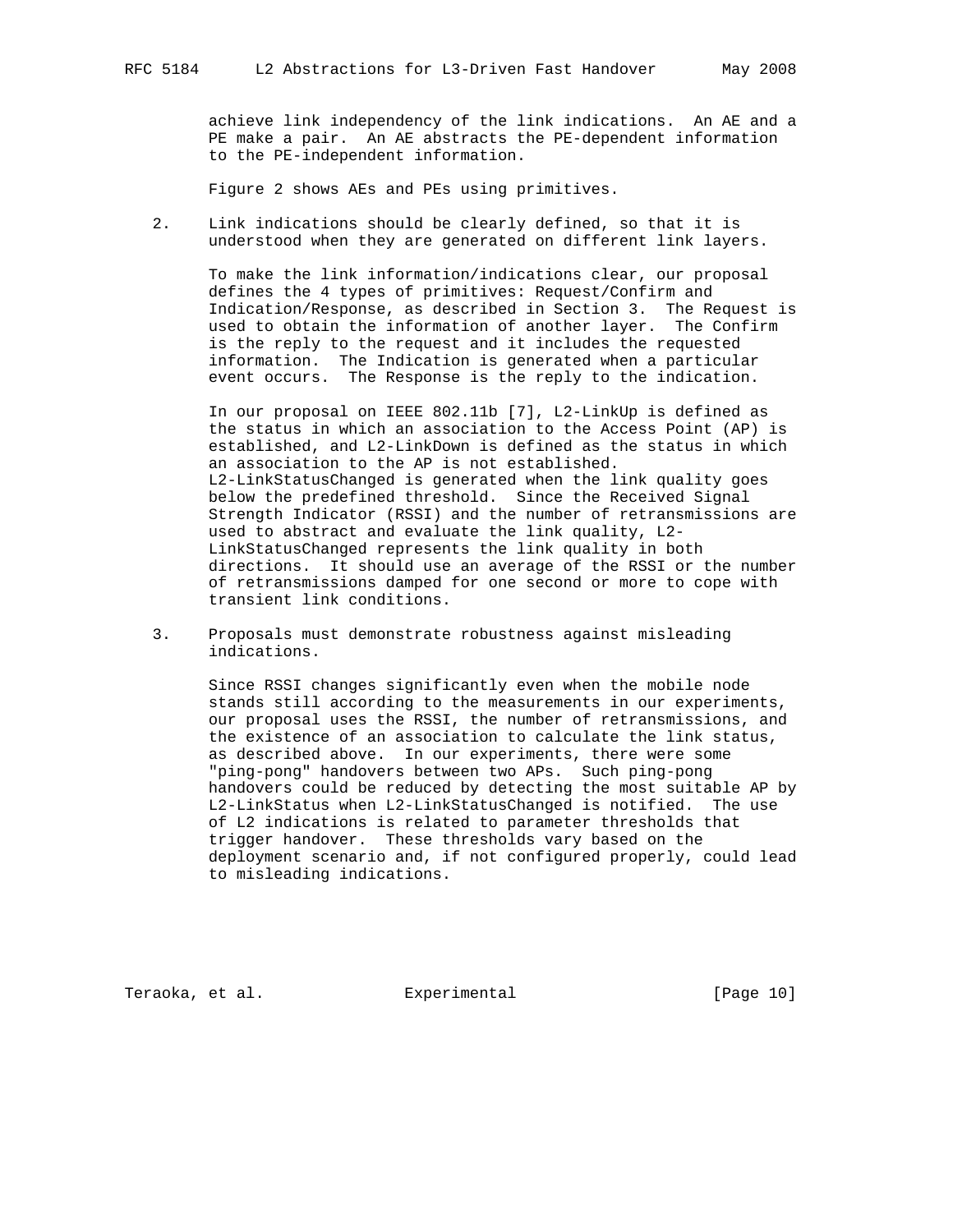4. Upper layers should utilize a timely recovery step so as to limit the potential damage from link indications determined to be invalid after they have been acted on.

 The proposed L3-driven handover described in Appendix E uses the L2-LinkStatusChanged indication as the trigger for starting handover. L2-LinkStatusChanged is indicated when the link quality goes below a specific threshold. This indication is not canceled even if the link quality goes up soon. As described above, L2-LinkStatus can be used to detect the most suitable AP. The IP layer can cancel a handover if it finds that the current AP is the most suitable one by using L2-LinkStatus when L2-LinkStatusChanged is notified.

 5. Proposals must demonstrate that effective congestion control is maintained.

 Since this mechanism is coupled to the IP layer, and not directly to the transport layer, the proposed mechanism does not directly affect congestion control.

 6. Proposals must demonstrate the effectiveness of proposed optimizations.

 In IPv6 mobility, the L3-driven handover mechanism using link indications can dramatically reduce gap time due to handover. The L3-driven handover mechanism needs the L2-LinkStatusChanged indication to predict disconnection. But L2-LinkStatusChanged is not trusted sometimes because it is difficult to abstract the link quality. Invalid L2-LinkStatusChanged may cause redundant handover. A handover mechanism using only L2-LinkUp/ L2-LinkDown can also reduce gap time modestly. An example of an implementation and evaluation of the L3-driven handover mechanism is described in Appendix E.

 7. Link indications should not be required by upper layers in order to maintain link independence.

 Our proposal does not require any modifications to the transport and upper layers.

 8. Proposals should avoid race conditions, which can occur where link indications are utilized directly by multiple layers of the stack.

 Since our proposal defines the link indications only to the IP layer, race conditions between multiple layers never occur.

Teraoka, et al. Experimental [Page 11]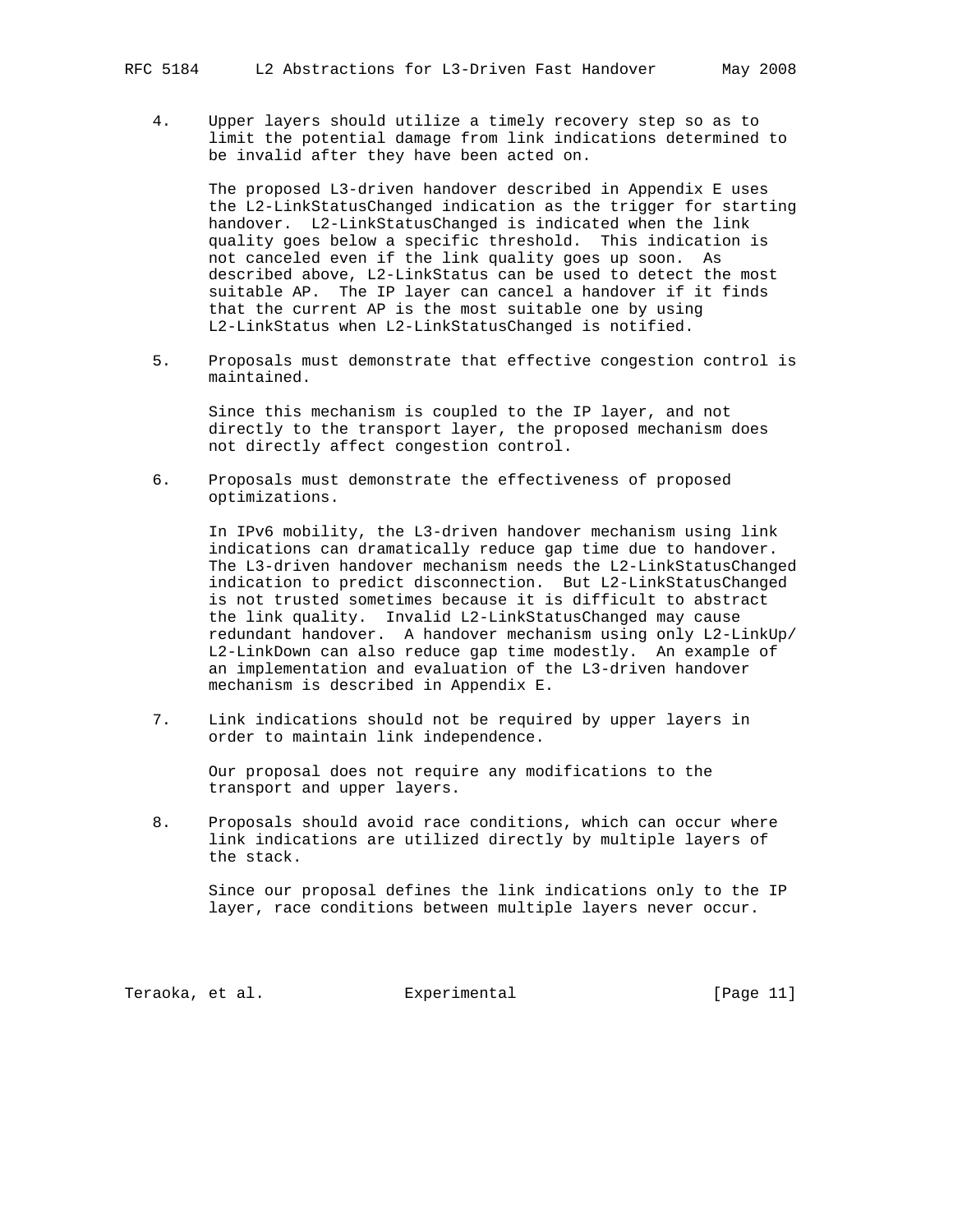9. Proposals should avoid inconsistencies between link and routing layer metrics.

Our proposal does not deal with routing metrics.

 10. Overhead reduction schemes must avoid compromising interoperability and introducing link-layer dependencies into the Internet and transport layers.

 As described above, the link indications in our proposal are abstracted to the information independent of link types to reduce the gap time due to a handover, and the ordinary host can execute handover without using the link indications defined in our proposal.

 11. Proposals advocating the transport of link indications beyond the local host need to carefully consider the layering, security, and transport implications. In general, implicit signals are preferred to explicit transport of link indications since they add no new packets in times of network distress, operate more reliably in the presence of middle boxes, such as NA(P)Ts (Network Address (Port) Translations), are more likely to be backward compatible, and are less likely to result in security vulnerabilities.

 Our proposal does not define the exchange of link indications between nodes.

Teraoka, et al. Experimental [Page 12]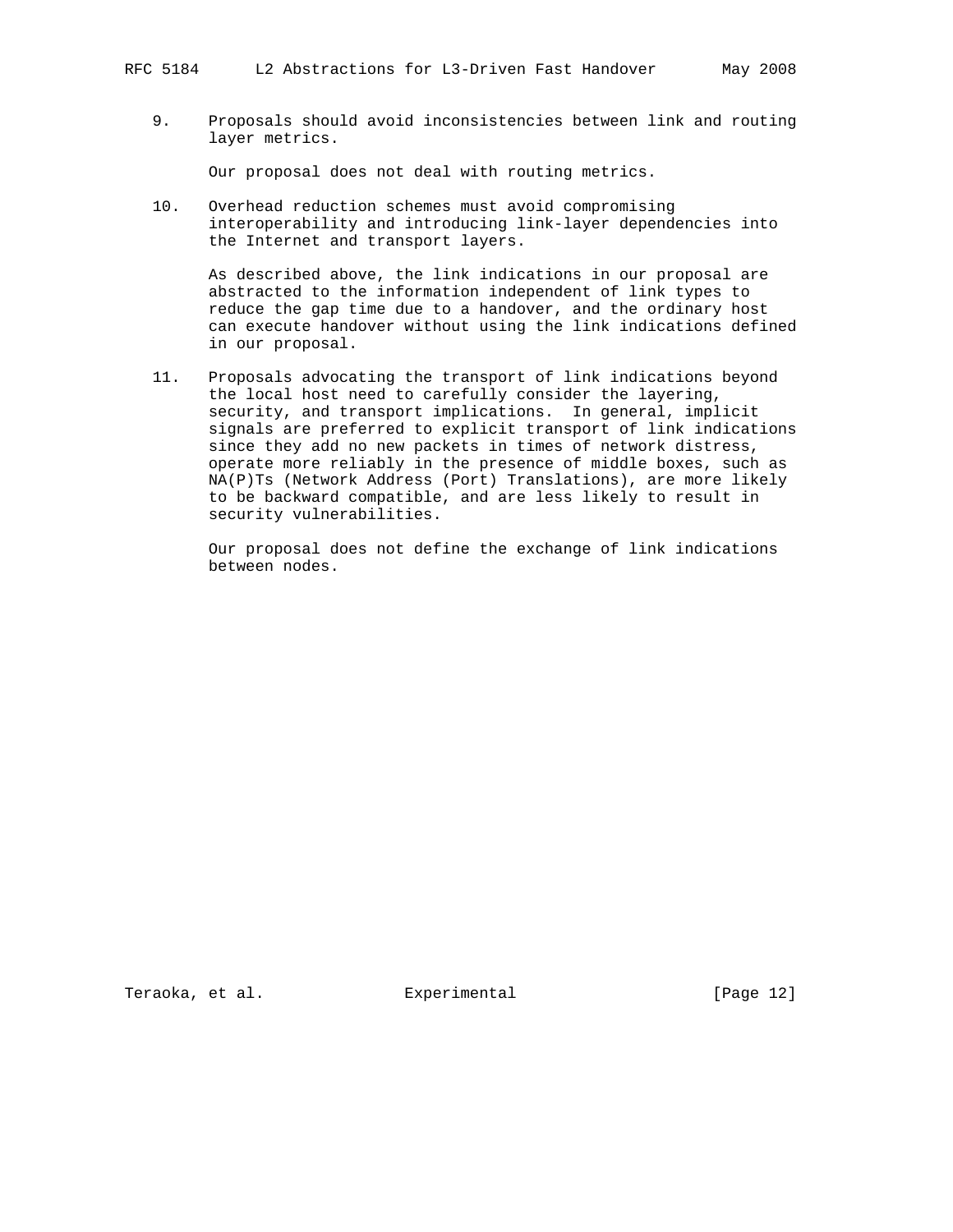

Figure 2: AE and PE with Primitives

8. Security Considerations

 RFC 4907 [11] discusses the role and issues of link indications within the Internet Architecture. This section discusses the security considerations mentioned in Section 4 of RFC 4907.

1. Spoofing

 The proposed primitives suffer from spoofed link-layer control frames. For example, if a malicious access point is set up and spoofed beacon frames are transmitted, L2-PoAFound.indication is generated in the mobile node. As a result, the mobile node may establish an association with the malicious access point by an L2-LinkConnect.request.

2. Indication validation

 Transportation of the link indications between nodes is not assumed; hence, this consideration is beyond the scope of our proposal.

Teraoka, et al. Suite Experimental Experimental [Page 13]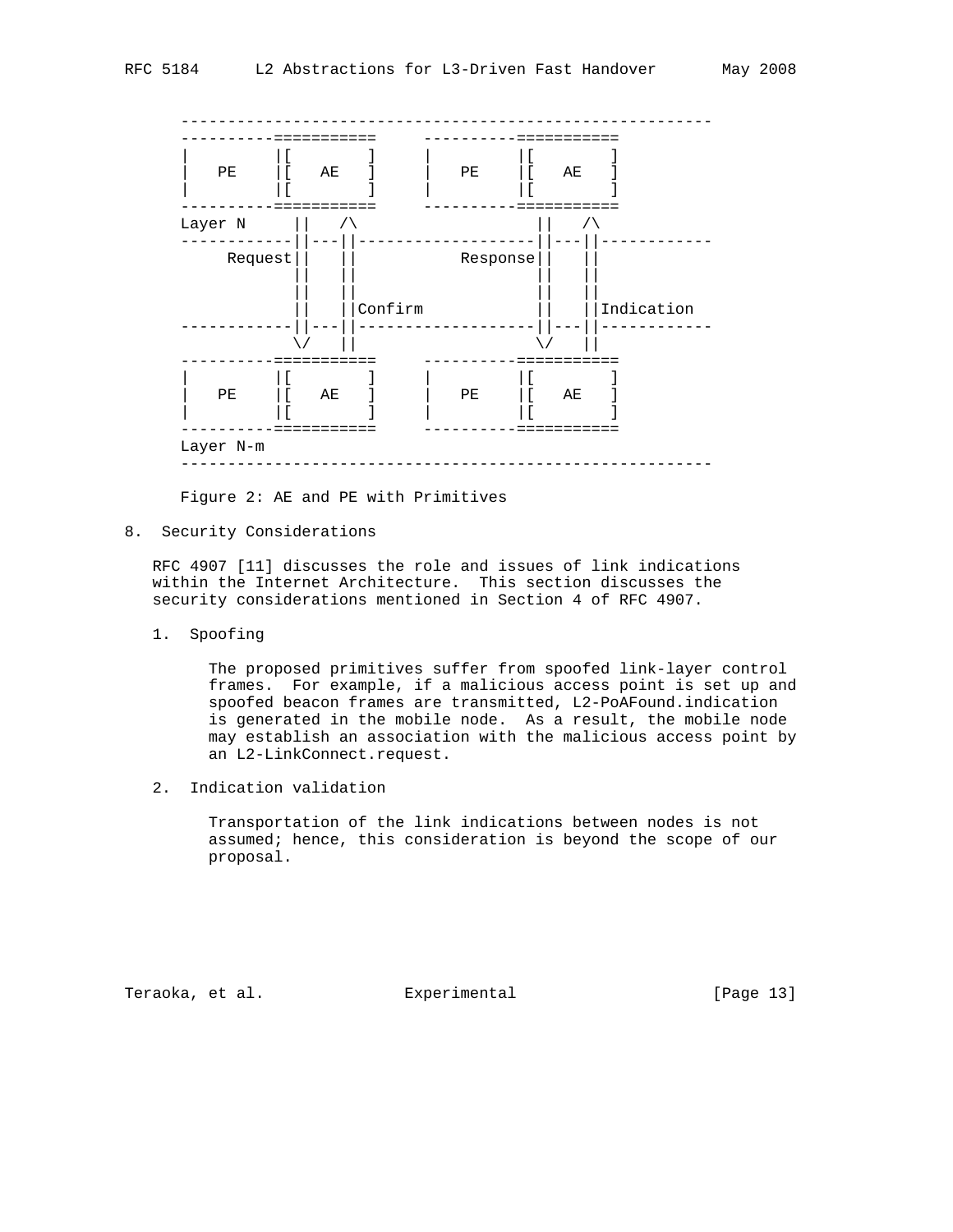## 3. Denial of service

 Since this proposal does not change link-layer protocols, no more insecurity is added to a particular link-layer protocol. However, the proposed primitives suffer from denial-of-service attacks by spoofed link-layer frames. For example, L2- PoAFound.indication and L2-PoALost.indication may frequently be generated alternately if a malicious access point frequently transmits control frames that indicate strong RSSI and weak RSSI alternately.

9. Acknowledgements

 The authors gratefully acknowledge the contributions of Jukka Manner, Christian Vogt, and John Levine for their review.

- 10. References
- 10.1. Normative References
	- [1] Bradner, S., "Key words for use in RFCs to Indicate Requirement Levels", BCP 14, RFC 2119, March 1997.
- 10.2. Informative References
	- [2] Perkins, C., Ed., "IP Mobility Support for IPv4", RFC 3344, August 2002.
	- [3] Johnson, D., Perkins, C., and J. Arkko, "Mobility Support in IPv6", RFC 3775, June 2004.
	- [4] Koodli, R., Ed., "Fast Handovers for Mobile IPv6", RFC 4068, July 2005.
	- [5] Soliman, H., Castelluccia, C., El Malki, K., and L. Bellier, "Hierarchical Mobile IPv6 Mobility Management (HMIPv6)", RFC 4140, August 2005.
	- [6] "Draft IEEE Standard for Local and Metropolitan Area Networks: Media Independent Handover Services", IEEE P802.21/D02.00, September 2006.
	- [7] IEEE, "802.11-2007 IEEE Standard for LAN/MAN Specific requirements Part 11: Wireless LAN Medium Access Control (MAC) and Physical Layer (PHY) Specifications", 2007.

Teraoka, et al. Experimental [Page 14]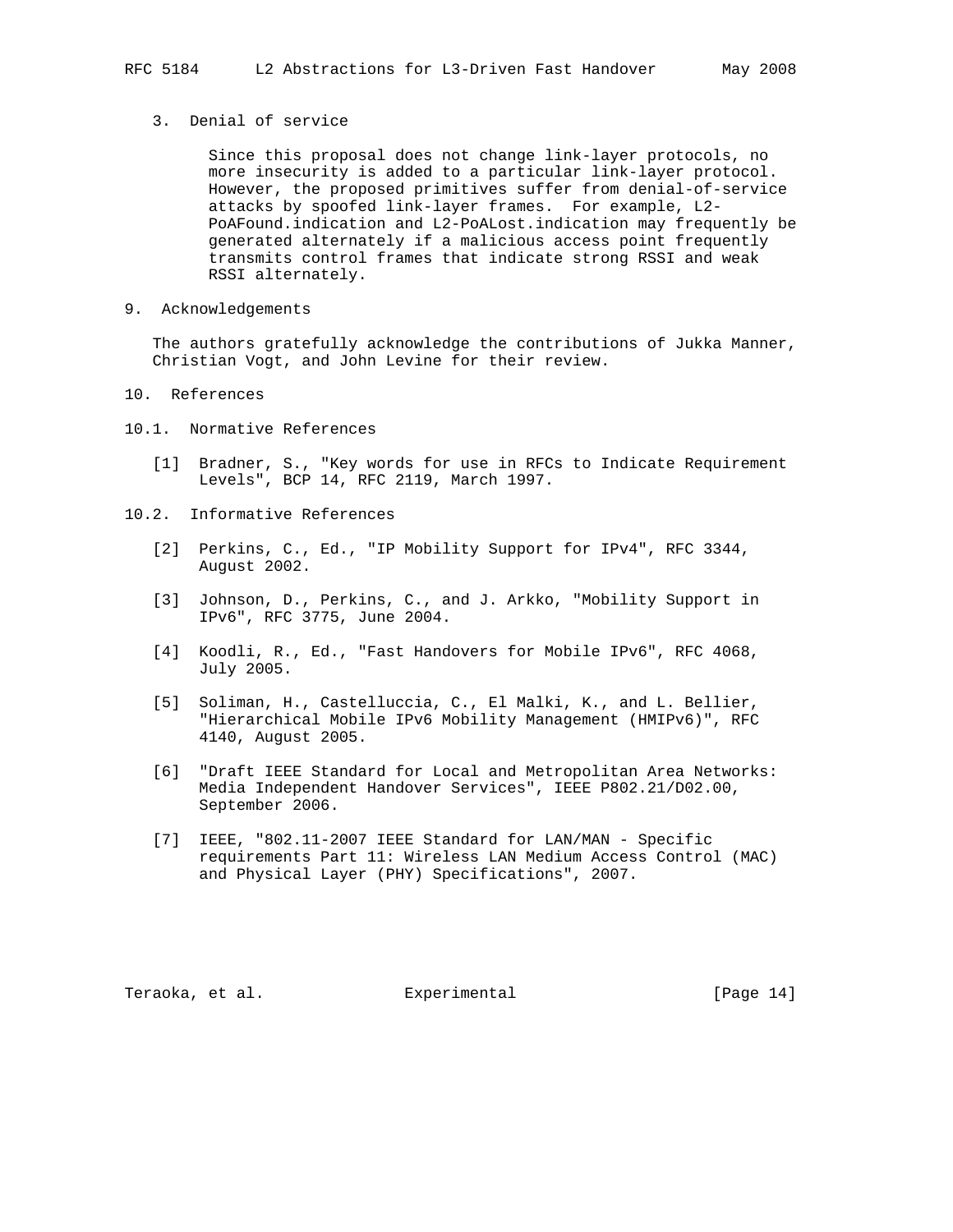- [8] IEEE, "802.3, 2000 EDITION ISO/IEC 8802-3:2000 (E) Information Technology - LAN/MAN - Part 3: Carrier Sense Multiple Access with Collision Detection (CSMA/CD) Access Method and Physical Layer Specifications", 2000.
- [9] IEEE, "802.16e-2005 & 802.16/COR1 Part 16: Amendment for Physical & Medium Access Control Layers for Combined Fixed & Mobile Operation", 2006.
- [10] Gogo, K., Shibu, R., and F. Teraoka, "An L3-Driven Fast Handover Mechanism in IPv6 Mobility", In Proc. of International Symposium on Applications and the Internet (SAINT2006) Workshop in IPv6, February 2006.
- [11] Aboba, B., Ed., "Architectural Implications of Link Indications", RFC 4907, June 2007.
- [12] Krishnan, S., Ed., Montavont, N., Njedjou, E., Veerepalli, S., and A. Yegin, Ed., "Link-Layer Event Notifications for Detecting Network Attachments", RFC 4957, August 2007.
- [13] Ishiyama, M., Kunishi, M., Uehara, K., Esaki, H., and F. Teraoka, "LINA: A New Approach to Mobility Support in Wide Area Networks", IEICE Transactions on Communication vol. E84-B, no. 8, pp. 2076-2086, August 2001.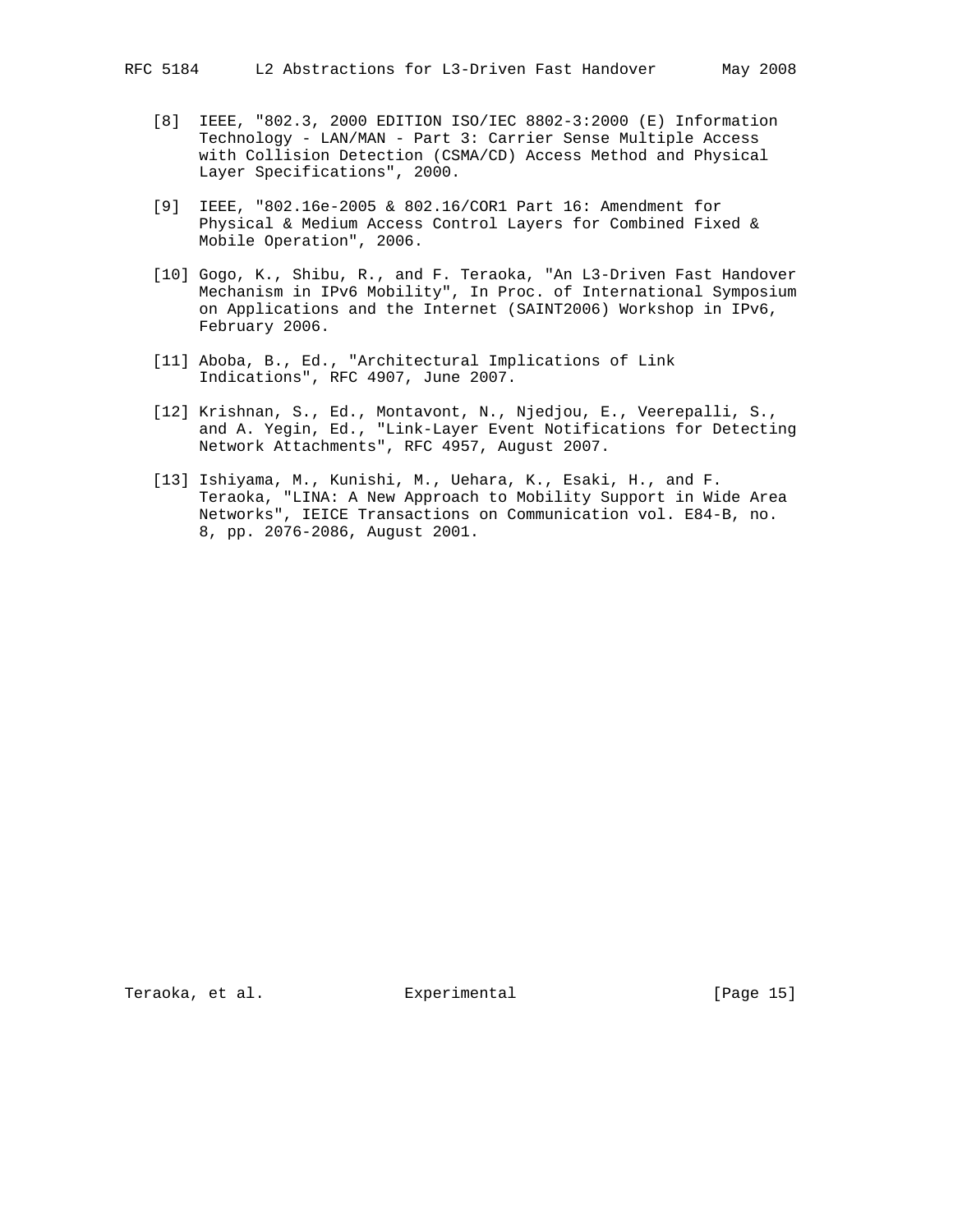# Appendix A. Example Scenario

 For example, the picture below shows L3-driven fast handover mechanism using the L2 triggers on a mobile node (MN).

L<sub>2</sub> L<sub>3</sub> | | |<----------LinkUP.req-----------| |-----------LinkUP.cnf---------->| |<-----LinkStatusChanged.req-----| |------LinkStatusChanged.cnf---->| = = | |  $Low$  Signal---LinkStatusChanged.ind---->| | | |<----------PoAList.req----------| |-----------PoAList.cnf------>Handover Preparation |<-------LinkConnect.req---------| L2 Handover--LinkConnect.cnf-------->: the state of the state of the state of the state of the state of the state of the the state of the state of the state of the state of the state of the state of the finish---------LinkUp.ind----->L3 Handover | finish | | L2: Link Layer on MN L3: Network Layer on MN req: Request cnf: Confirm ind: Indication

Figure 3: L3-Driven Fast Handover Mechanism

 First, L3 issues LinkUp.request to receive LinkUp.indication when the link becomes available. L3 also issues LinkStatusChanged.request to receive LinkStatusChanged.indication when the link quality goes below the threshold.

 In the beginning of the L3-driven handover procedure, L2 detects that the radio signal strength is going down. Then, L2 sends L2-LinkStatusChanged.indication to L3. L3 prepares for handover (e.g., Care-of Address (CoA) generation, Duplicate Address Detection (DAD), Neighbor Discovery (ND) cache creation, and routing table setting) and sends L2-PoAList.request to L2 if the list of access points is needed.

Teraoka, et al. Experimental [Page 16]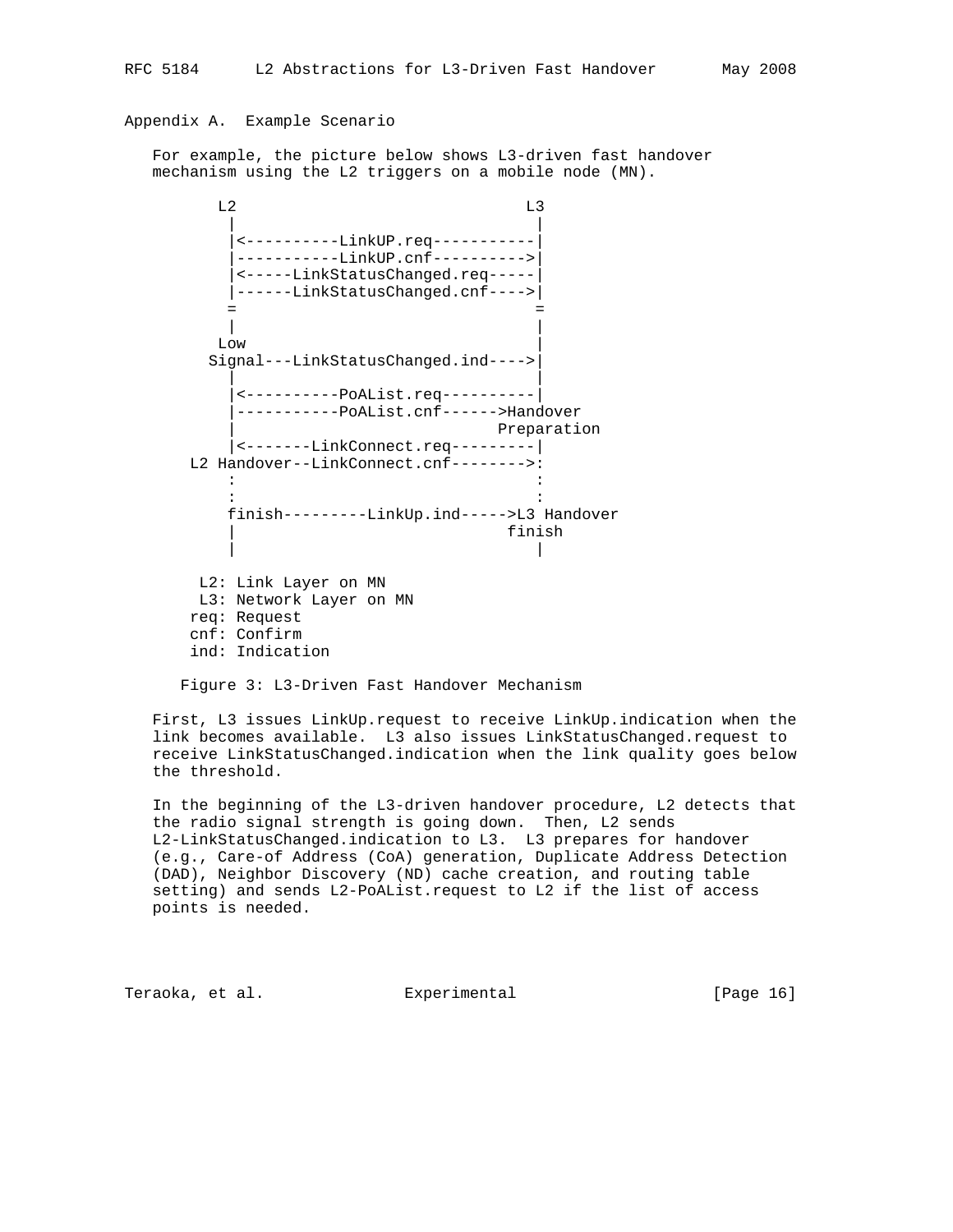If L3 decides to perform handover according to some rules, L3 sends L2-LinkConnect.request with some parameters about candidate access points to request L2 handover. L2 handover begins after L2 sends L2-LinkConnect.confirm to L3. When the L2 handover finishes, L2 sends L2-LinkUp.indication to notify L3. Finally, L3 performs handover (e.g., sending a Binding Update (BU)).

 One of the important features of L3-driven fast handover using primitives is that L3 handover preparation can be done during communication. So, it can reduce disruption time during handover.

Appendix B. Example Operation for FMIPv6

 There are two scenarios of L3-driven fast handover for FMIPv6. Scenario 2 is different from scenario 1 for the timing of sending some messages.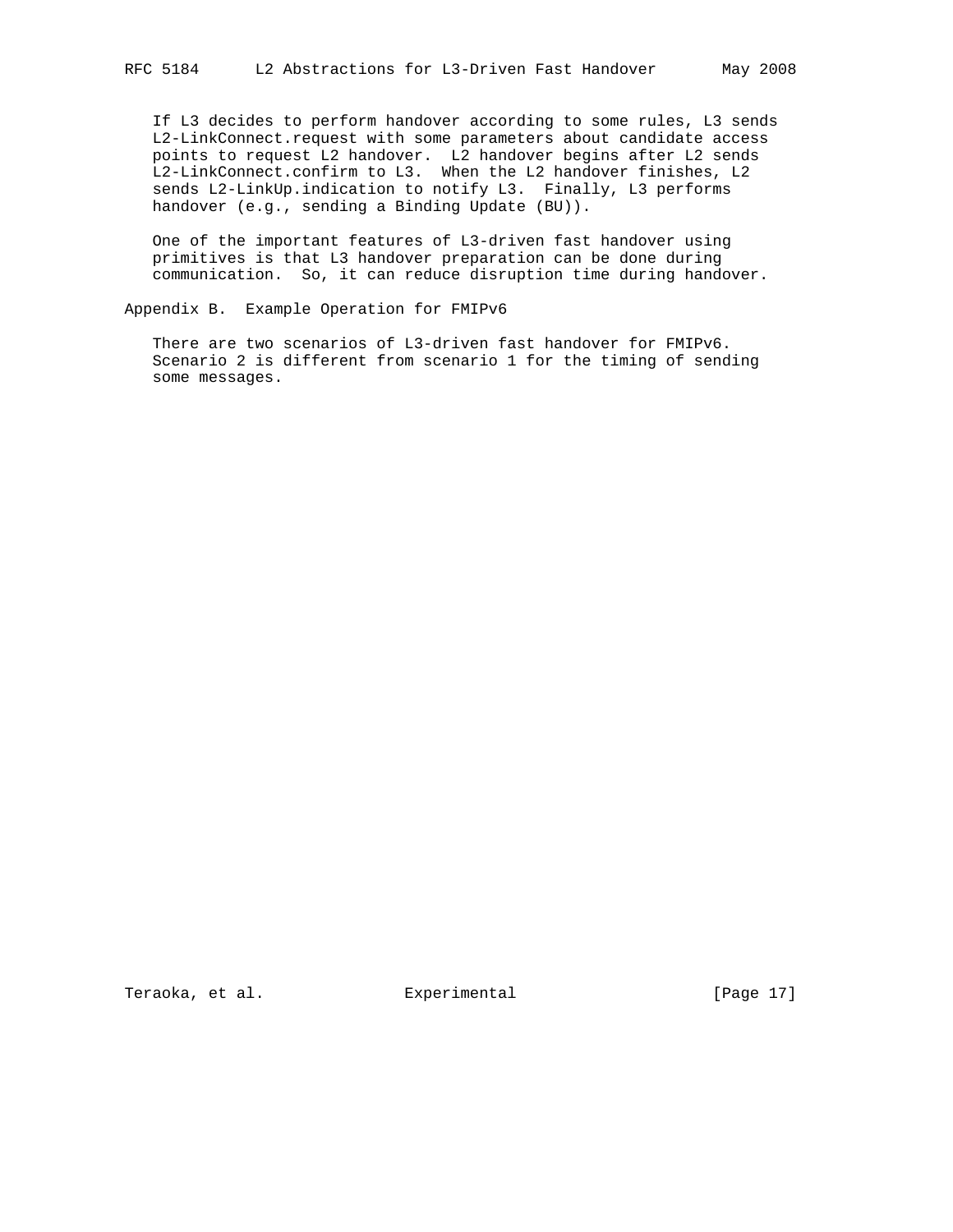## B.1. Example Operation-1 for FMIPv6

 Figure 4 shows the predictive mode of FMIPv6 operation with an L3-driven link-switching mechanism.

 MN-L2 MN-L3 PAR-L3 | | | AP<----------PoAList.req----------| | Scan----------PoAList.cnf--------->| | |---RtSolPr--> |<--PrRtAdv--- |----------PoAFound.ind--------->| |  $|---RtSolPr--|$ |<--PrRtAdv--- | | | ˜ ˜ ˜ | | |  $\mathbb{L}\textup{ow}$  |  $\qquad \qquad$  |  $\qquad \qquad$  |  $\qquad \qquad$  |  $\qquad \qquad$  |  $\qquad \qquad$  |  $\qquad \qquad$  |  $\qquad \qquad$  |  $\qquad \qquad$  |  $\qquad \qquad$  |  $\qquad \qquad$  |  $\qquad \qquad$  |  $\qquad \qquad$  |  $\qquad \qquad$  |  $\qquad \qquad$  |  $\qquad \qquad$  |  $\qquad \qquad$  |  $\qquad \qquad$  |  $\qquad \qquad$  |  $\qquad \qquad$ Signal---LinkStatusChanged.ind---->| | NAR-L3 |-----FBU---->|  $|$  ----HI---->  $|$  <--HAck---- $|$  <----FBack--- |<-------LinkConnect.req---L3 Handover | | L2 Handover--LinkConnect.cnf-------->: : : | : : | finish---------LinkUp.ind---------->: | :----------FNA----------> | finish<======packets=========| | | | MN-L2 : Link Layer on Mobile Node MN-L3 : Network Layer on Mobile Node PAR-L3 : Network Layer on Previous Access Router NAR-L3 : Network Layer on New Access Router req : Request cnf : Confirm ind : Indication RtSolPr : Router Solicitation for Proxy PrRtAdv : Proxy Router Advertisement FBU : Fast Binding Update FBack : Fast Binding Acknowledgment FNA : Fast Neighbor Advertisement HI : Handover Initiate HAck : Handover Acknowledge Figure 4: L3-Driven Fast Handover Mechanism with FMIPv6 Scenario 1

Teraoka, et al. Experimental [Page 18]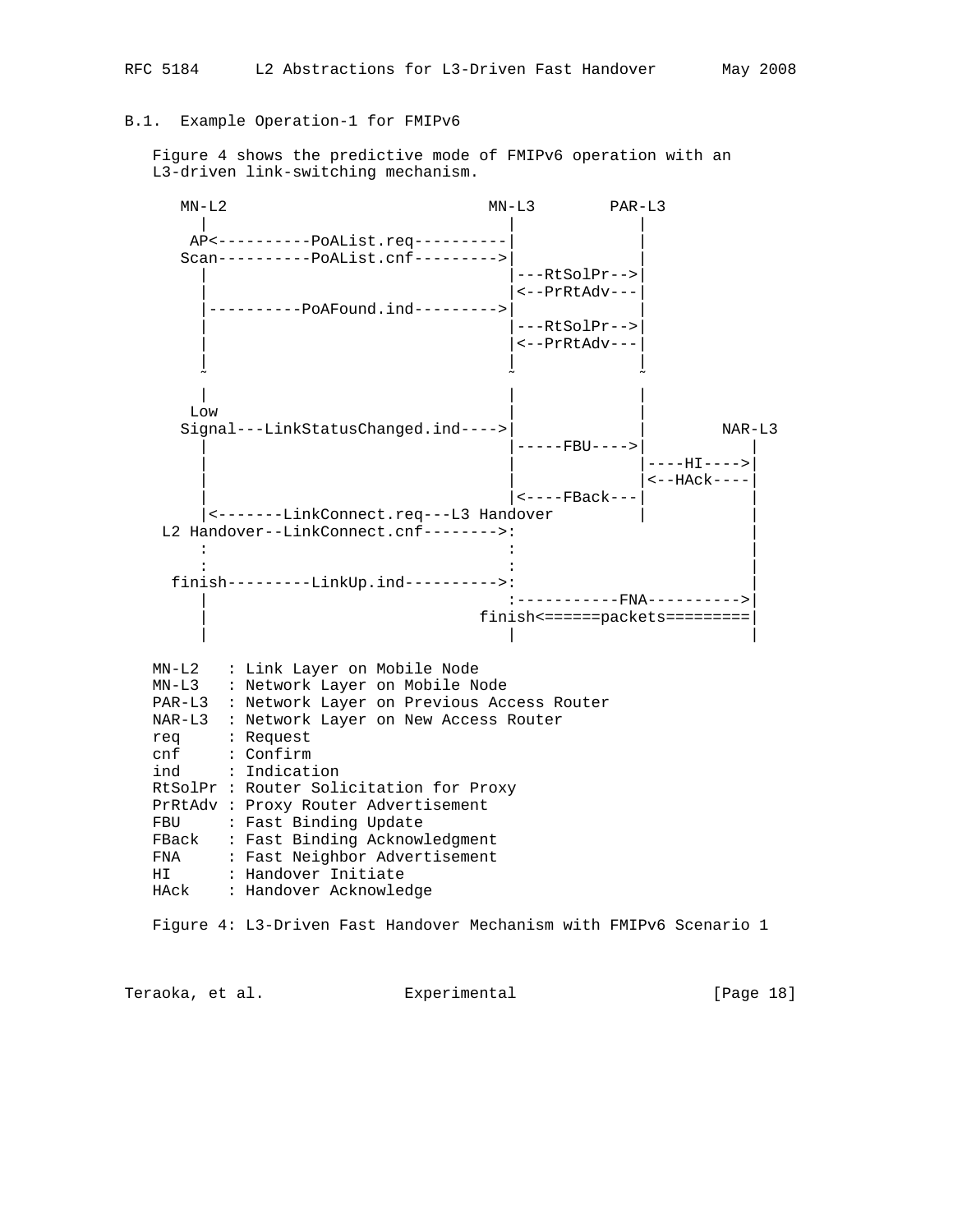When MN establishes link connectivity to PAR, it performs router discovery. MN sends an RtSolPr message to PAR to resolve the access point identifiers to the subnet router information. To send RtSolPr, MN discovers one or more access points by sending L2-PoAList.request to the link layer. As a response to L2-PoAList.request, L2-PoAList.confirm returns with "PoA List" parameter that contains identifiers and conditions of nearby access points. After initial AP discovery, L2-PoAFound.indication with "PoA List" is also sent from the link layer when one or more access points are discovered.

 When the link layer of MN detects that radio signal strength is dropping, it sends L2-LinkStatusChanged.indication to the network layer. Then, MN sends the FBU message to PAR as the beginning of the L3 handover procedure. The NCoA required for the FBU message is determined according to the MN's policy database and the received PrRtAdv message. As a response to the FBU message, MN receives the FBack message and then immediately switches its link by L2-LinkConnect.request with the specific "PoA" parameter. The handover policy of the MN is outside the scope of this document.

 After L2 handover, the link layer of the MN sends L2-LinkUp.indication to the network layer. MN immediately sends the FNA message to the New Access Router (NAR). The NAR will send tunneled and buffered packets to MN.

Teraoka, et al. Experimental [Page 19]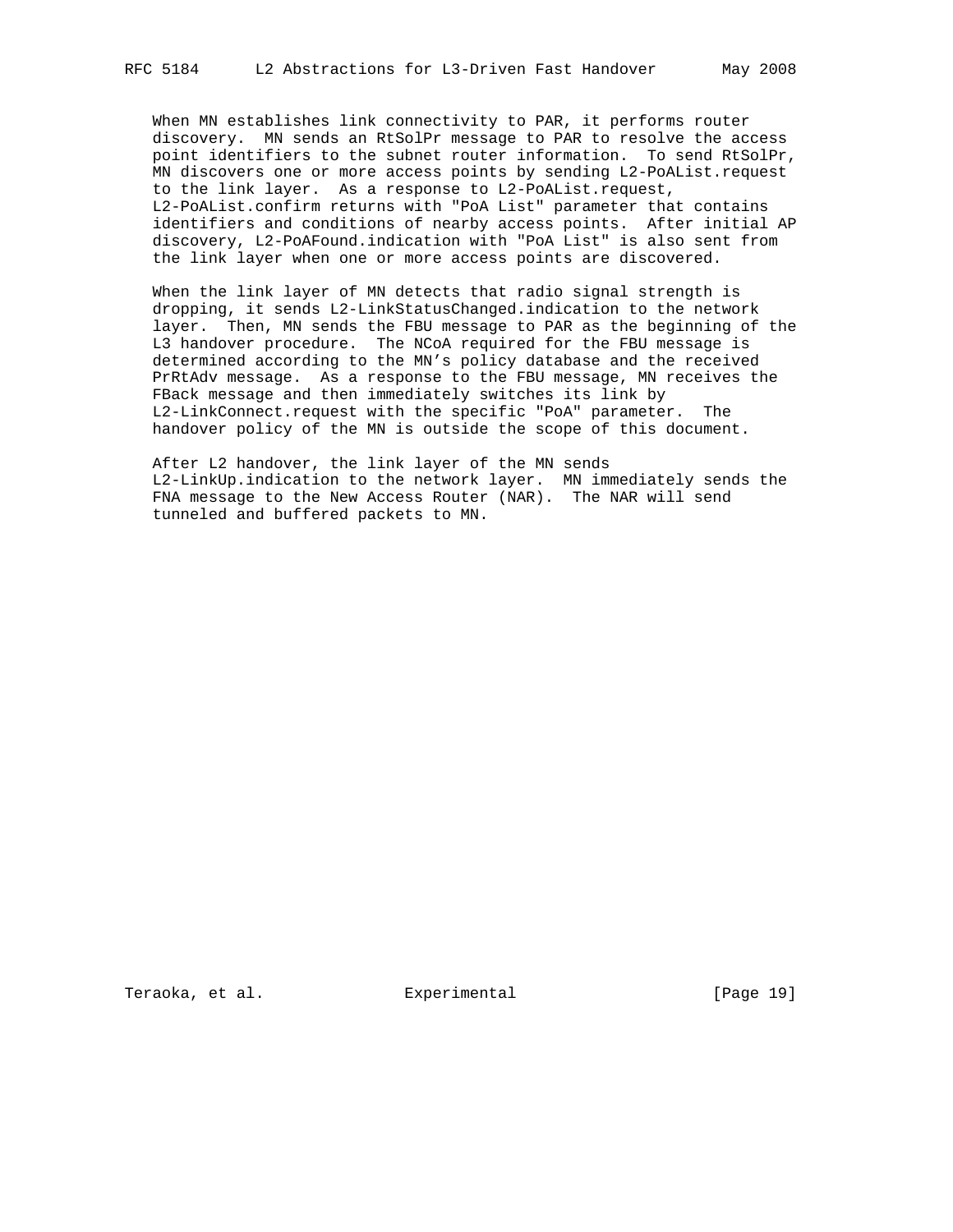## B.2. Example Operation-2 for FMIPv6

 Figure 5 shows the predictive mode of FMIPv6 operation with an L3-driven link-switching mechanism.



Teraoka, et al. Experimental [Page 20]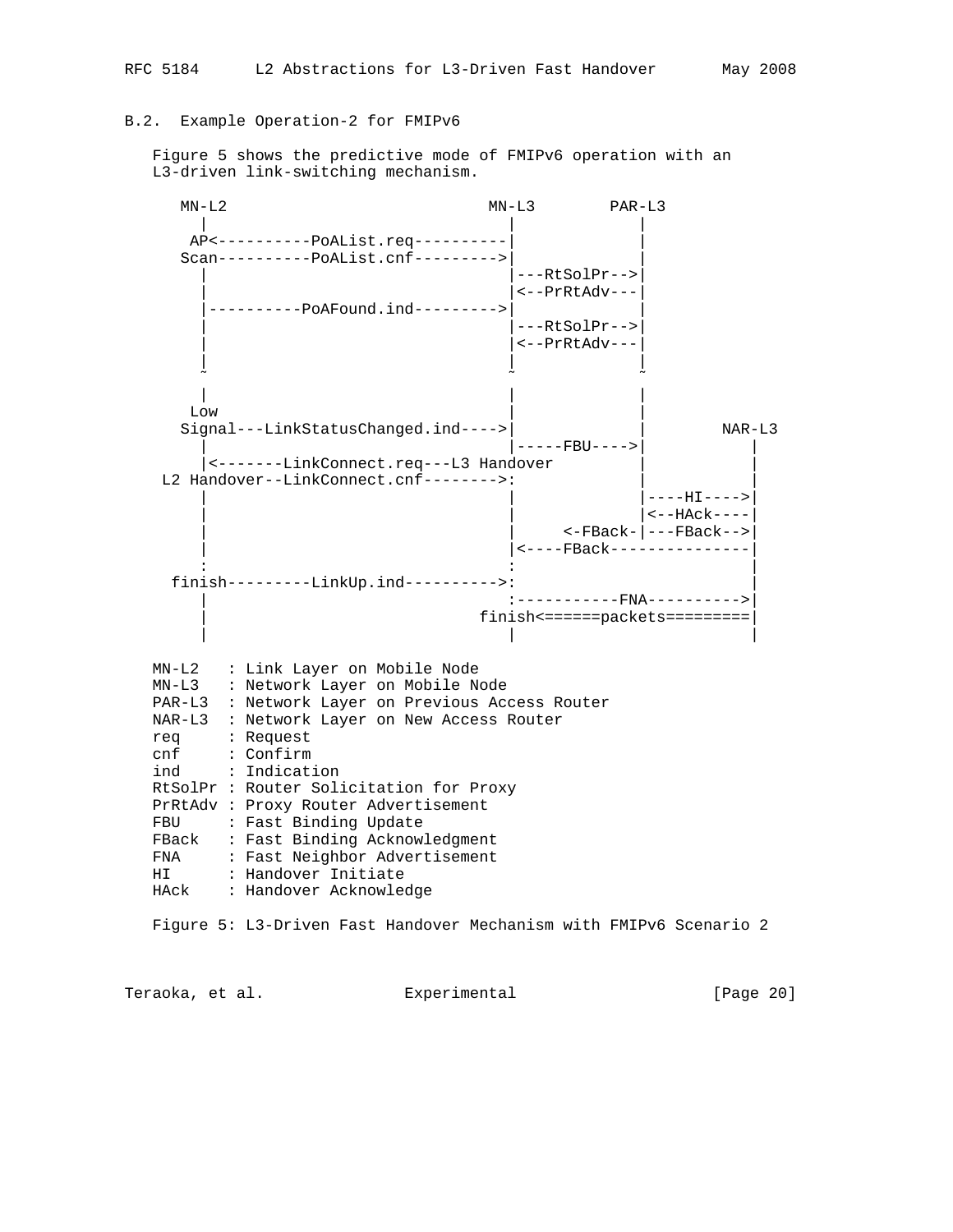Unlike scenario 1, MN in scenario 2 sends LinkConnect.req from the network layer to the link layer after MN sends the FBU message. As PAR sends the FBack messages not only to PAR's subnet but also to NAR's subnet, MN can get the FBack message sent by PAR through NAR, and then it moves to NAR.

#### B.3. Experiment

We implemented FMIPv6 and the proposed L2 primitives on FreeBSD-5.4. Figure 6 shows our test network. MN is connected to access routers by using IEEE802.11a wireless LAN. MN moves from PAR to NAR.



Figure 6: Test Network

 Scenario 1 was used in this experiment since it was more stable than scenario 2. Upon receiving L2-LinkStatusChanged.indication, L3 of MN sent the FBU message and then received the FBack message. It took 20ms from the transmission of the FBU message to the reception of the FBack message. After receiving the FBack message, L3 of MN issued L2-LinkConnect.request to L2. When L2 handover finished, L3 received L2-LinkUp.indication from L2. It took 1ms for an L2 handover. Next, MN sent the FNA message to NAR. Upon receiving the FNA message, NAR started forwarding packets to NM. ICMP echo request packets were sent at 10ms intervals. It was observed that zero or one ICMP echo reply packet was lost during a handover.

Teraoka, et al. Suite Experimental Experimental [Page 21]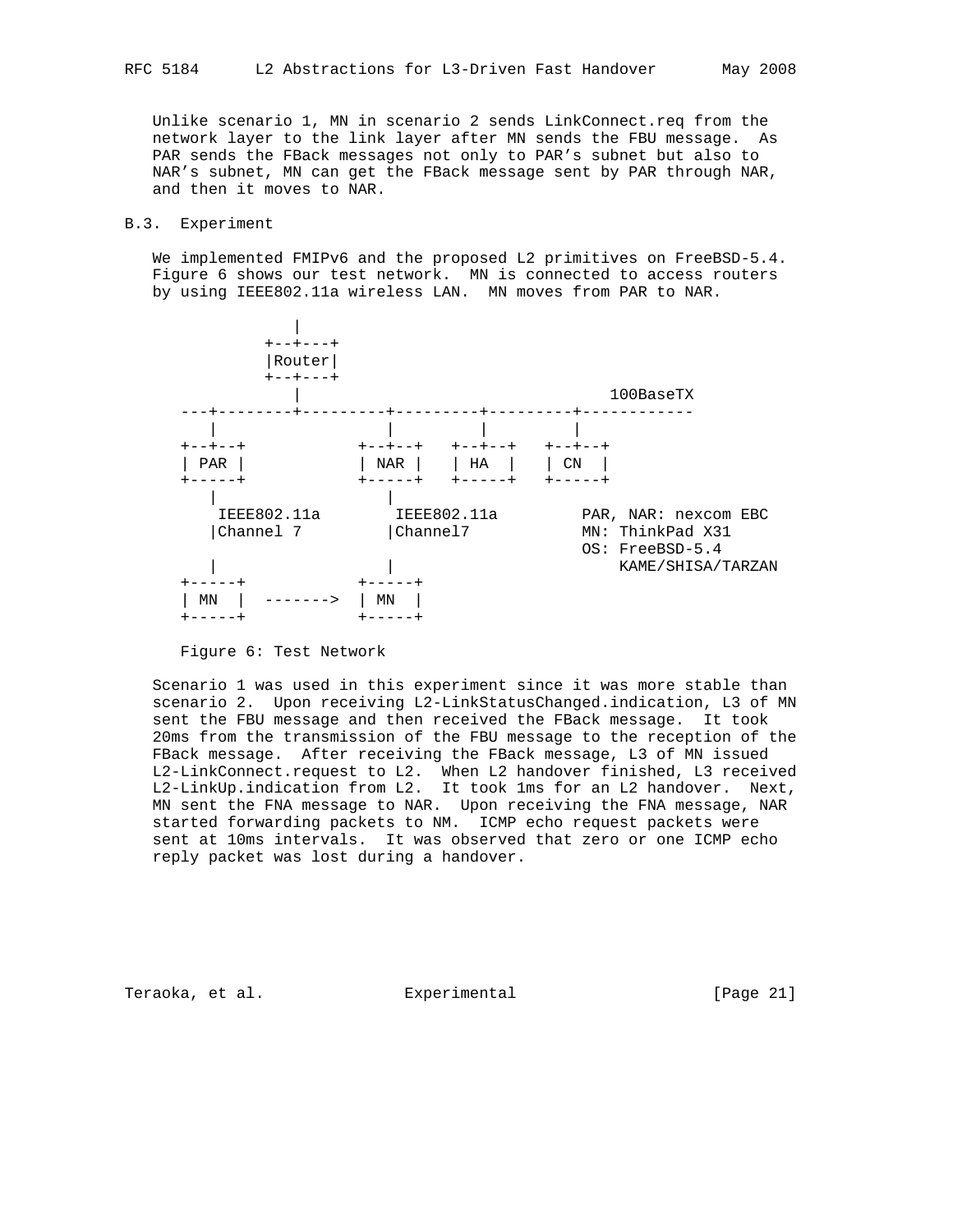

Figure 7: Measured Results

Appendix C. Example Mapping between L2 Primitives and the Primitives in IEEE 802.11 and IEEE 802.16e

 This section shows example mapping between the L2 primitives and the primitives in IEEE 802.11 [7] and IEEE 802.16e [9] in Table 1.

Teraoka, et al. **Experimental** [Page 22]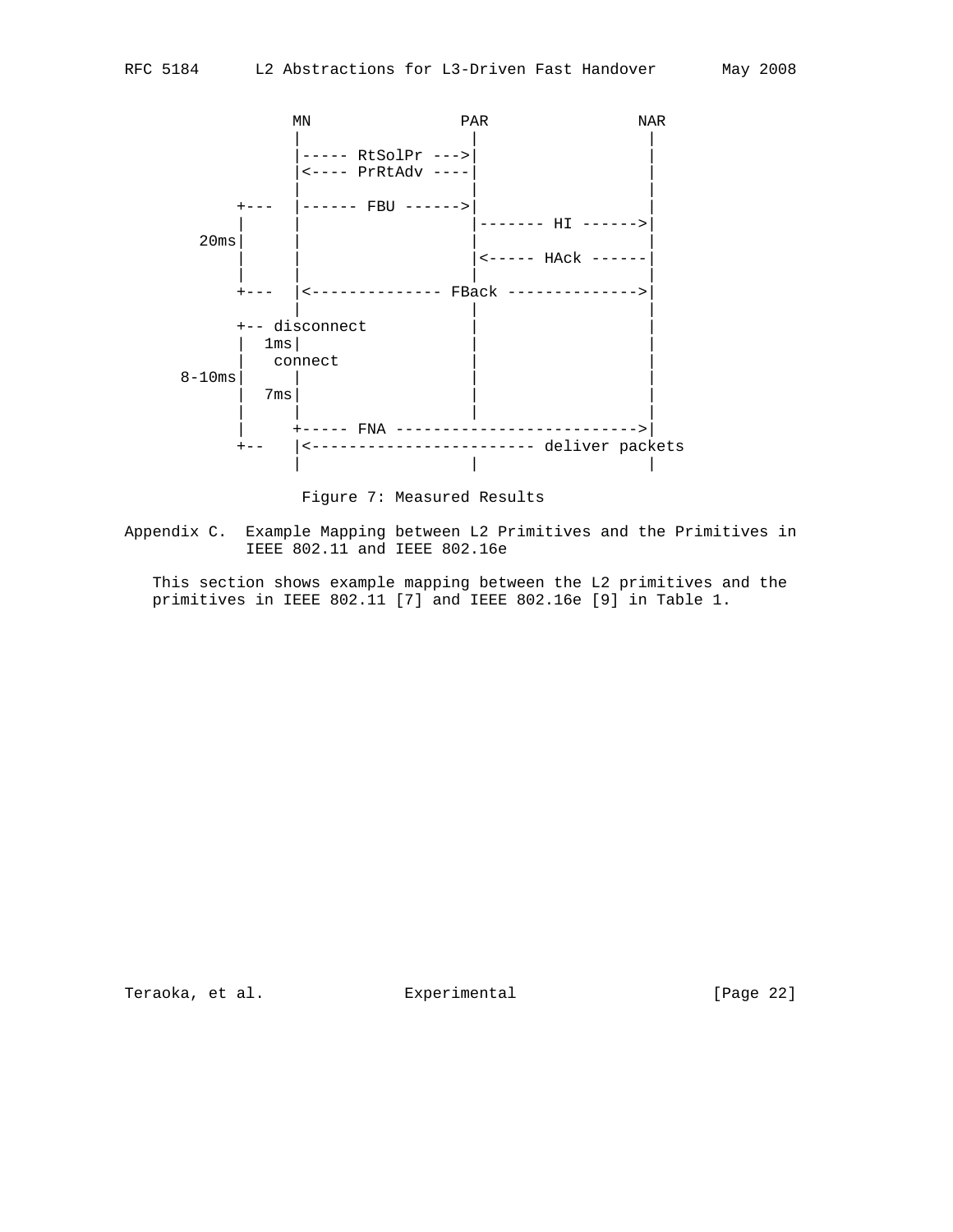| ----------------+         |                                   | -----------------+        |
|---------------------------|-----------------------------------|---------------------------|
| L2 Primitive   IEEE802.11 | . _ _ _ _ _ _ _ _ _ _ _ _ _ _ + _ | IEEE802.16e<br>---------+ |
| L2-LinkStatus             | PMD_RSSI                          | Available                 |
|                           | PMD_RATE                          |                           |
| L2-PoAList                | MLME-SCAN                         | M_ScanScheduling          |
|                           |                                   | M_Scanning                |
| L2-PoAFound               | MLME-SCAN                         | M_Neighbor                |
|                           |                                   | M_Scanning                |
| L2-PoALost                | MLME-SCAN                         | M_Neighbor                |
|                           |                                   | M_Scanning                |
| L2-LinkUp                 | MLME-ASSOCIATE                    | M_Registration            |
|                           | MLME-AUTHENTICATE                 |                           |
| L2-LinkDown               | MLME-DEASSOCIATE                  | M_Ranging                 |
|                           | MLME-DISAUTHENTICATE              |                           |
| L2-StatusChanged          | PMD_RSSI                          | M_Ranging                 |
|                           |                                   | M_ScanReport              |
|                           |                                   | M_Scanning                |
| L2-LinkConnect            | MLME-JOIN                         | M_MACHandover             |
|                           | MLME-ASSOCIATE                    | M HOIND                   |
|                           | MLME-REASSOCIATE                  |                           |
|                           | MLME-AUTHENTICATE                 |                           |
| L2-LinkDisconnect         | MLME-DISASSOCIATE                 | M_Management              |
| -------------+--          | MLME-DEASSOCIATE                  | (Deregistration)          |
|                           |                                   |                           |

 Table 1: Mapping between L2 Primitives and the Primitives in IEEE 802.11 and IEEE 802.16e

Teraoka, et al. **Experimental** [Page 23]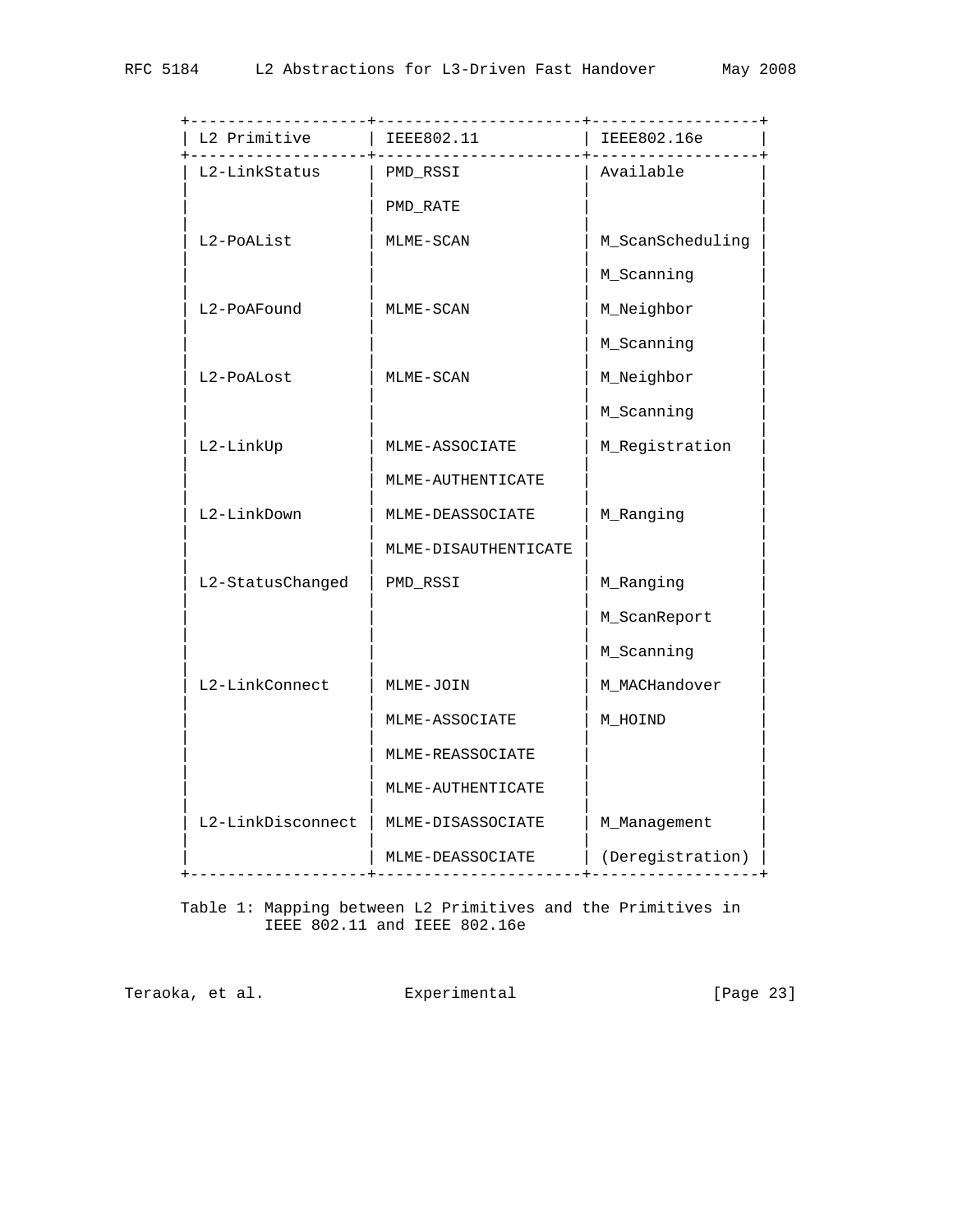Appendix D. Example Mapping of Primitives and IEEE 802.11

 This section shows examples of the mapping between primitives and IEEE 802.11 [7] parameters.

#### D.1. L2-LinkStatus

 Most parameters of L2-LinkStatus are related to the configuration of network-interface hardware. The operating system and the device-driver module can easily collect such information. However, to create the "Condition" parameter, the MN should maintain statistics and parameters related to the current wireless environment.

 There are two sub-parameters of the "Condition" parameter: available bandwidth and link quality level. The available bandwidth of the current PoA can be obtained by maintaining the transmission rate indication and the statistics of frame transmission every time a frame is sent. A link quality level can be updated by maintaining the following parameters and statistics every time a frame is received: Received Signal Strength Indicator (RSSI), transmission/ reception rate indication, transmit/receive latency, bit-error rate, frame-error rate, and noise level. Link quality level is divided into five levels: EXCELLENT, GOOD, FAIR, BAD, and NONE, in descending order. Some parameters can be managed by setting thresholds from software. When the parameters cross the threshold, an interrupt is generated for the software.

# D.2. L2-PoAList

 In IEEE 802.11 networks, L2-PoAList returns the detected APs whose quality level exceeds the specified threshold for PoA candidates (by the "PoA List" parameter). Therefore, an MN should always maintain the database of available access points according to reception of beacon frame, probe response frame, and all frames. This AP database is managed in consideration of time, number of frames, and signal strength. There are some kinds of network-interface hardware that can notify events to operating system only when the desired event occurs by setting a threshold from software. Moreover, MN can transmit the probe request frame for access point discovery, if needed.

#### D.3. L2-PoAFound

 In IEEE 802.11 networks, L2-PoAFound is notified when new PoAs whose link quality level exceeds the specified threshold are detected by listening beacons or scanning APs. If the received frame (mainly the

Teraoka, et al. Subsectimental Experimental [Page 24]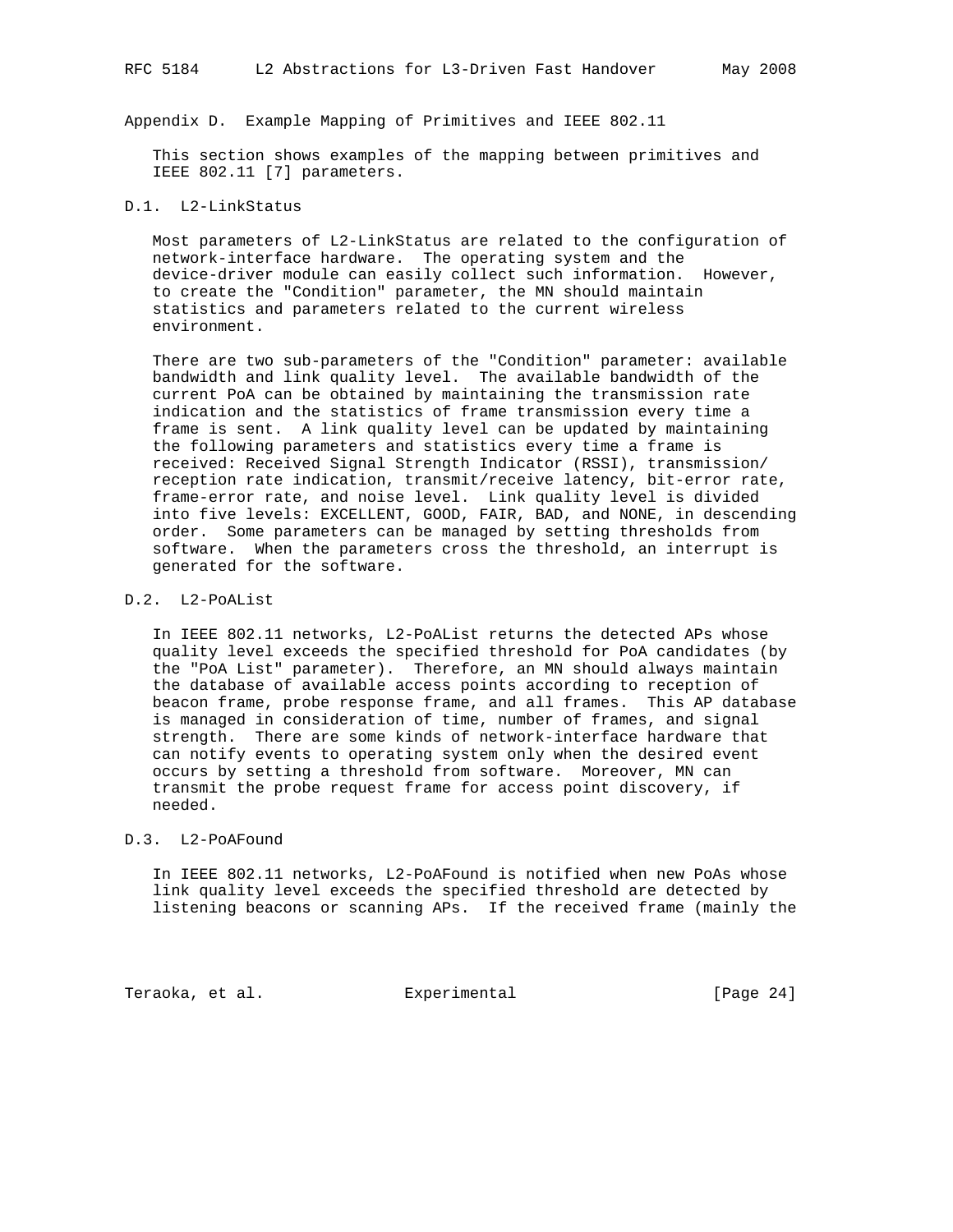beacon or the probe response) is not in the AP database described in Appendix D.2, then the link layer creates L2-PoAFound.indication.

 For example, if the threshold of link quality level specified by L2-PoAFound.request is GOOD, L2-PoAFound.indication is created and sent to the upper layer when PoA's link quality becomes better than GOOD.

#### D.4. L2-PoALost

 In IEEE 802.11 networks, L2-PoALost is notified when an AP included in the list of candidate APs is lost by listening beacons or scanning APs. If the entry in the AP database described in Appendix D.2 expires, or link quality level goes under the threshold, then the link layer creates L2-PoALost.indication. To calculate the link quality level, the signal strength of the received frame (mainly the beacon or the probe response) can be used. For example, if the threshold of the link quality specified by L2-PoALost is BAD, L2-PoALost.indication is created and sent to the upper layer when PoA's link quality becomes worse than BAD.

#### D.5. L2-LinkUp

 In IEEE 802.11 networks, L2-LinkUp is notified when association or reassociation event occurs. When such an event occurs, MN receives the association response frame or the reassociation response frame. Immediately after receiving it, the link layer creates L2-LinkUp.indication.

# D.6. L2-LinkDown

 In IEEE 802.11 networks, L2-LinkDown is notified when a disassociation event occurs or when no beacon is received during a certain time. When such an event occurs, MN sends the disassociation frame to AP, or the entry of the specific AP is deleted from the AP database described in Appendix D.2. By detecting such events, the link layer creates an L2-LinkDown.indication.

## D.7. L2-LinkStatusChanged

 In IEEE 802.11 networks, L2-LinkStatusChanged is notified when the radio signal strength of the connected AP drops below the specified threshold.

Teraoka, et al. Suite Experimental Experimental [Page 25]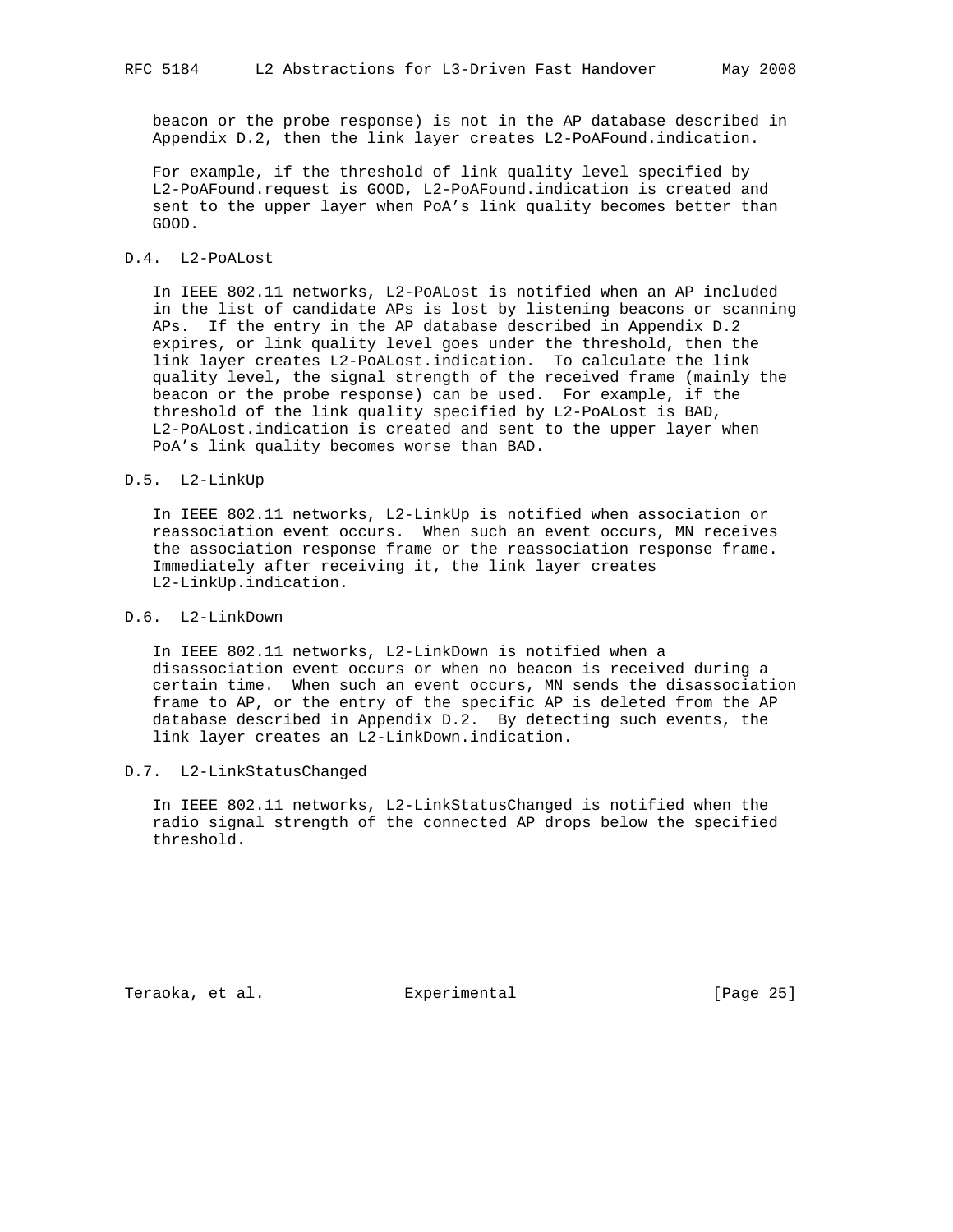#### D.8. L2-LinkConnect

 In IEEE 802.11 networks, each AP is identified by the BSSID and the service set of several APs is identified by the SSID. When L2-LinkConnect is used to connect a specific AP or a service set, the link layer should set the Basic Service Set Identifier (BSSID) or the Service Set Identifier (SSID). Also, the channel should be set appropriately at the same time by searching the database described in Appendix D.2. To connect to AP, MN should be authenticated by AP. MN sends the authentication message to AP, and then MN sends the association message to associate with AP.

# D.9. L2-LinkDisconnect

 In IEEE 802.11 networks, MN sends the disassociation message to AP for disconnection. When L2-LinkDisconnect is used for disconnection from the current AP, the link layer should send the disassociation message to the appropriate AP, and stop data transmission.

Appendix E. Implementation and Evaluation of the Proposed Model

 This section describes an implementation of the proposed link indication architecture and its evaluation.

 An IEEE 802.11a wireless LAN device driver was modified to provide abstract link-layer information in the form of primitives defined in Section 4. The modified driver has two AP lists. One contains the device-dependent information such as RSSI, retransmission count, various AP parameters, and various statistics. The device-dependent information, except for the AP parameters, is updated whenever the device receives a frame. If the received frame is the management frame, the AP parameters are also updated according to the parameters in the frame.

 Another AP list contains the abstract information. The abstract information is updated periodically by using the device-dependent information. In the abstraction processing, for example, RSSI or the retransmission count is converted to the common indicator "link quality". In our outdoor testbed described below, the thresholds of the RSSI value between the link quality levels were defined as follows:

- o EXCELLENT -- 34 -- GOOD
- o GOOD -- 27 -- FAIR
- o FIAR -- 22 -- BAD

Teraoka, et al. Experimental [Page 26]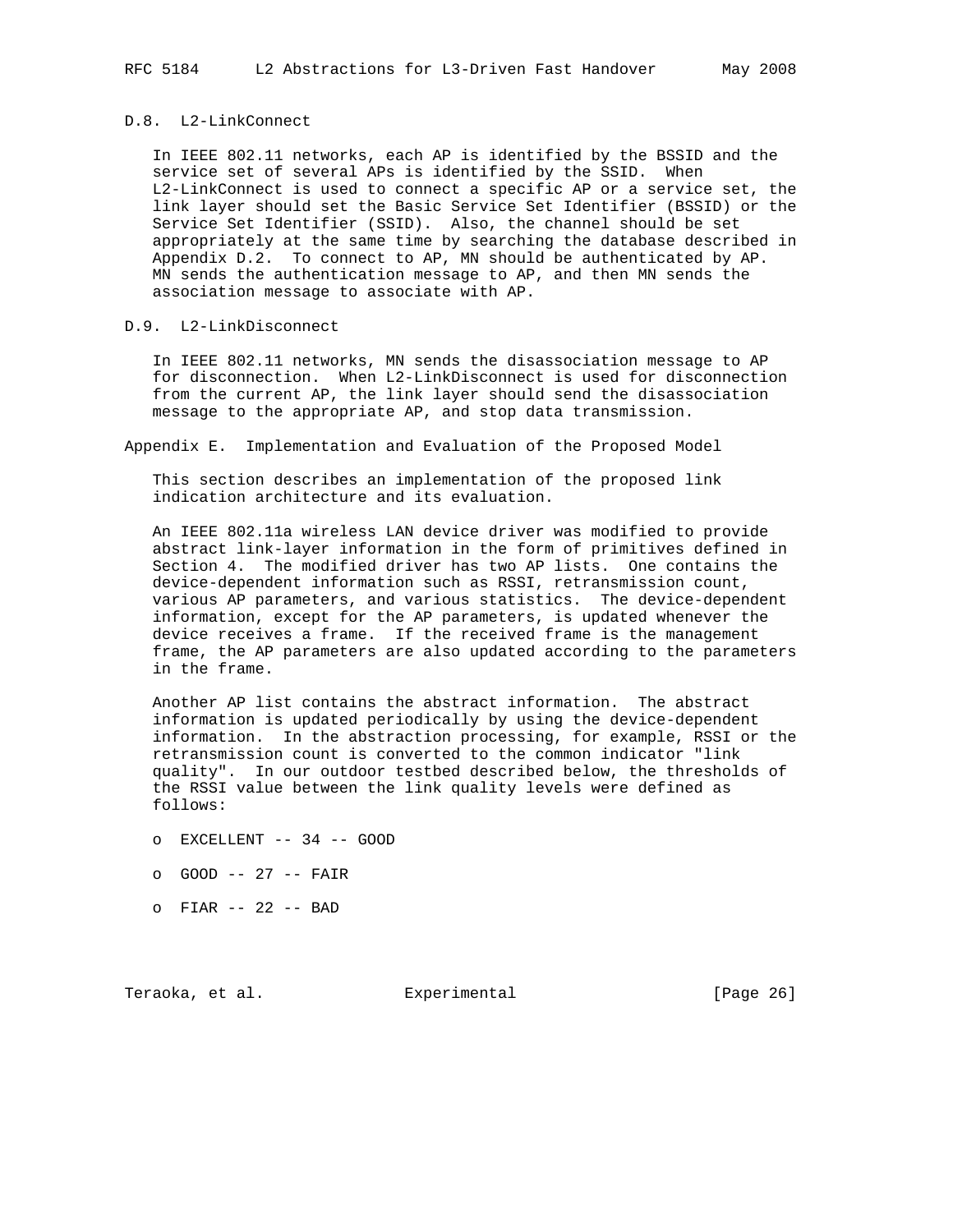#### o BAD -- 15 -- NONE

 L2-PoAList and L2-LinkStatus were implemented by using only the abstract information. Thus, the upper layers can use information of the current AP and the adjacent APs without depending on the devices. L2-PoAFound or L2-PoALost is notified if the link quality rises or falls beyond the thresholds when the abstract information is updated. If the link quality of the current AP goes below the specific threshold, L2-LinkStatusChanged is notified. L2-LinkUp or L2-LinkDown is notified when an association with an AP is established or destroyed. To realize L2-LinkConnect and L2-LinkDisconnect, functions to connect or disconnect to the specified AP were implemented. In these functions, since only abstract information is needed to specify the AP, other layers need not know the device-dependent information.

 In our outdoor testbed, there are eight Access Routers (ARs) located at 80-100m intervals. AP is collocated at AR. IEEE 802.11a was used as the link layer. The same wireless channel was used at all APs. Thus, there are eight wireless IPv6 subnets in the testbed. The mobile node was in a car moving at a speed of 30-40 km/h. When link quality of the current AP goes down, the mobile node executes L3-driven handover, described in Appendix A. An application called Digital Video Transport System (DVTS) was running on the mobile node and sent digital video data at a data rate of about 15Mbps through the wireless IPv6 subnet to the correspondent node, which replayed received digital video data. In this environment, the L2 handover required less than 1 msec, and the mobility protocol Location Independent Networking in IPv6 (LIN6) [13] required a few msecs for location registration. Thus, the total gap time due to the handover was 3-4 msec. In most cases, there was no effect on the replayed pictures due to handover.

Authors' Addresses

 Fumio Teraoka Faculty of Science and Technology, KEIO University 3-14-1 Hiyoshi, Kohoku-ku Yokohama, Kanagawa 223-8522 Japan

 Phone: +81-45-566-1425 EMail: tera@ics.keio.ac.jp URI: http://www.tera.ics.keio.ac.jp/

Teraoka, et al. Experimental [Page 27]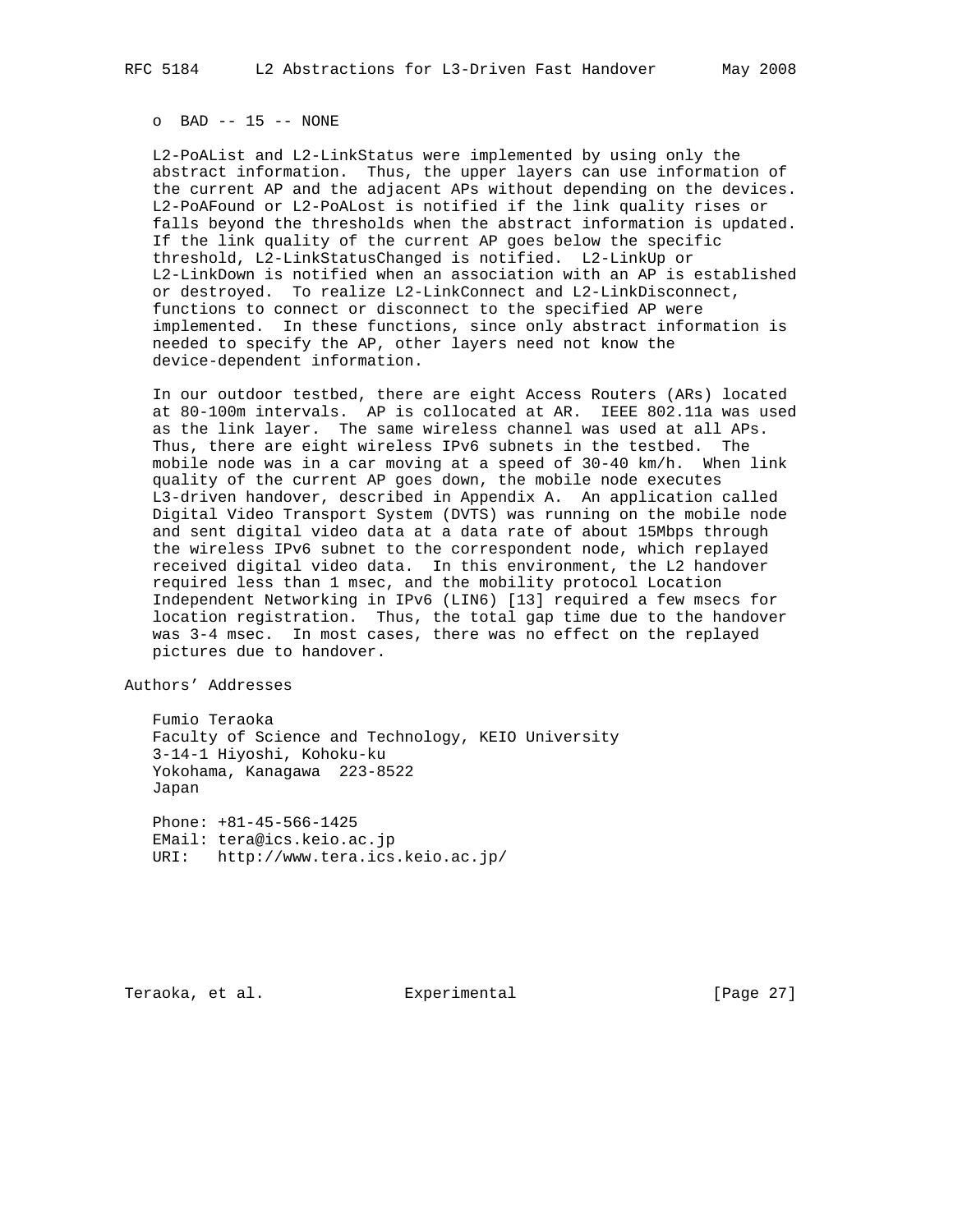Kazutaka Gogo Graduate School of Science and Technology, KEIO University 3-14-1 Hiyoshi, Kohoku-ku Yokohama, Kanagawa 223-8522 Japan Phone: +81-45-566-1425 EMail: gogo@tera.ics.keio.ac.jp URI: http://www.tera.ics.keio.ac.jp/ Koshiro Mitsuya Jun Murai Lab, Shonan Fujisawa Campus, KEIO University 5322 Endo Fujisawa, Kanagawa 252-8520 Japan Phone: +81-466-49-1100 EMail: mitsuya@sfc.wide.ad.jp Rie Shibui Graduate School of Science and Technology, KEIO University 3-14-1 Hiyoshi, Kohoku-ku Yokohama, Kanagawa 223-8522 Japan Phone: +81-45-566-1425 EMail: shibrie@tera.ics.keio.ac.jp URI: http://www.tera.ics.keio.ac.jp/ Koki Mitani Graduate School of Science and Technology, KEIO University 3-14-1 Hiyoshi, Kohoku-ku Yokohama, Kanagawa 223-8522 Japan Phone: +81-45-566-1425 EMail: koki@tera.ics.keio.ac.jp URI: http://www.tera.ics.keio.ac.jp/

Teraoka, et al. Superimental Experimental [Page 28]